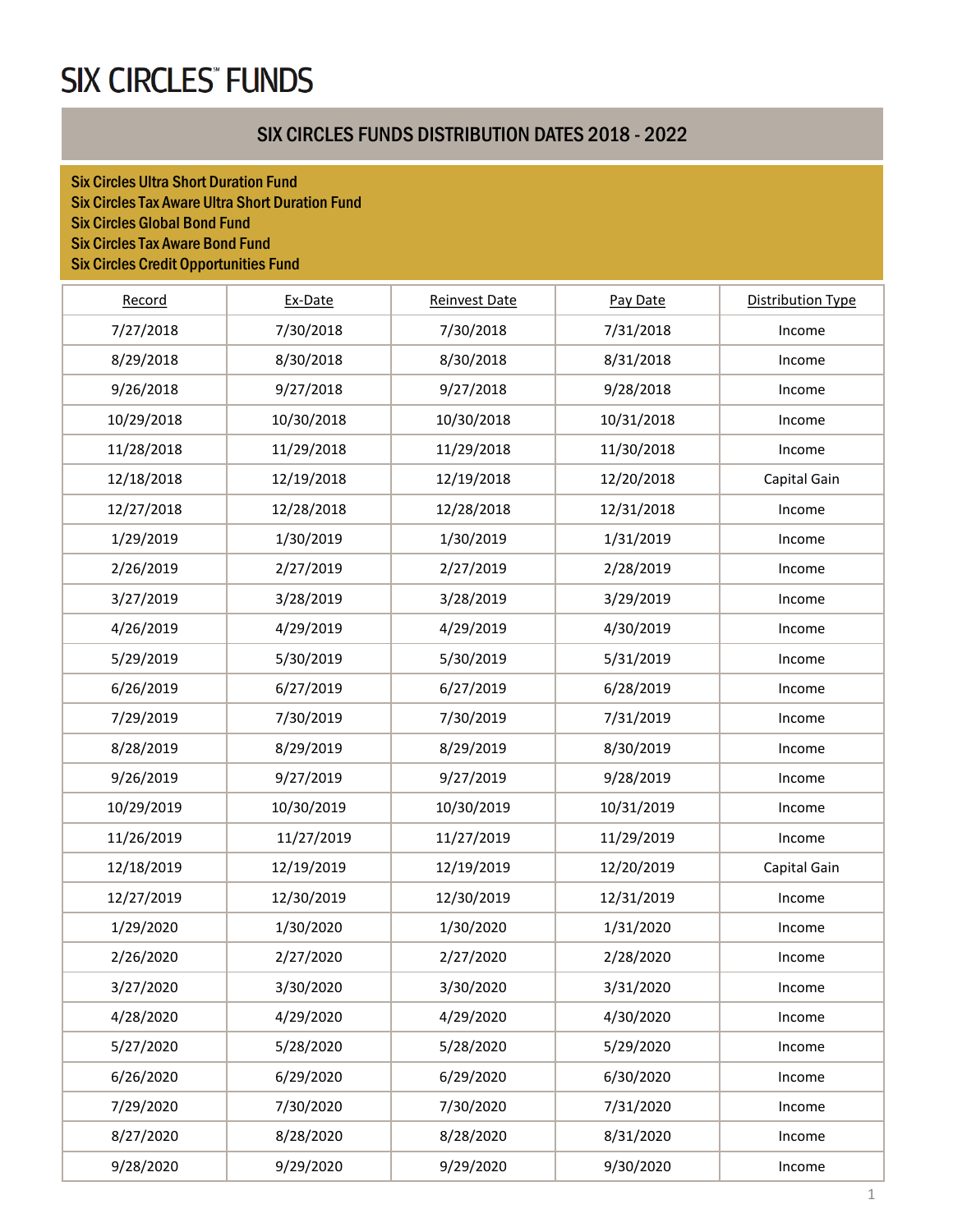### SIX CIRCLES FUNDS DISTRIBUTION DATES 2018 – 2022 (continued)

| <b>Six Circles Ultra Short Duration Fund</b><br><b>Six Circles Tax Aware Ultra Short Duration Fund</b><br><b>Six Circles Global Bond Fund</b><br><b>Six Circles Tax Aware Bond Fund</b><br><b>Six Circles Credit Opportunities Fund</b> |            |                      |            |                   |
|-----------------------------------------------------------------------------------------------------------------------------------------------------------------------------------------------------------------------------------------|------------|----------------------|------------|-------------------|
| Record                                                                                                                                                                                                                                  | Ex-Date    | <b>Reinvest Date</b> | Pay Date   | Distribution Type |
| 10/28/2020                                                                                                                                                                                                                              | 10/29/2020 | 10/29/2020           | 10/30/2020 | Income            |
| 11/25/2020                                                                                                                                                                                                                              | 11/27/2020 | 11/27/2020           | 11/30/2020 | Income            |
| 12/16/2020                                                                                                                                                                                                                              | 12/17/2020 | 12/17/2020           | 12/18/2020 | Capital Gain      |
| 12/29/2020                                                                                                                                                                                                                              | 12/30/2020 | 12/30/2020           | 12/31/2020 | Income            |
| 1/27/2021                                                                                                                                                                                                                               | 1/28/2021  | 1/28/2021            | 1/29/2021  | Income            |
| 2/24/2021                                                                                                                                                                                                                               | 2/25/2021  | 2/25/2021            | 2/26/2021  | Income            |
| 3/29/2021                                                                                                                                                                                                                               | 3/30/2021  | 3/30/2021            | 3/31/2021  | Income            |
| 4/28/2021                                                                                                                                                                                                                               | 4/29/2021  | 4/29/2021            | 4/30/2021  | Income            |
| 5/26/2021                                                                                                                                                                                                                               | 5/27/2021  | 5/27/2021            | 5/28/2021  | Income            |
| 6/28/2021                                                                                                                                                                                                                               | 6/29/2021  | 6/29/2021            | 6/30/2021  | Income            |
| 7/28/2021                                                                                                                                                                                                                               | 7/29/2021  | 7/29/2021            | 7/30/2021  | Income            |
| 8/27/2021                                                                                                                                                                                                                               | 8/30/2021  | 8/30/2021            | 8/31/2021  | Income            |
| 9/28/2021                                                                                                                                                                                                                               | 9/29/2021  | 9/29/2021            | 9/30/2021  | Income            |
| 10/27/2020                                                                                                                                                                                                                              | 10/28/2020 | 10/28/2021           | 10/29/2021 | Income            |
| 11/23/2021                                                                                                                                                                                                                              | 11/24/2021 | 11/24/2021           | 11/26/2021 | Income            |
| 12/16/2021                                                                                                                                                                                                                              | 12/17/2021 | 12/17/2021           | 12/20/2021 | Capital Gain      |
| 12/28/2021                                                                                                                                                                                                                              | 12/29/2021 | 12/29/2021           | 12/30/2021 | Income            |
| 1/27/2022                                                                                                                                                                                                                               | 1/28/2022  | 1/28/2022            | 1/31/2022  | Income            |
| 2/24/2022                                                                                                                                                                                                                               | 2/25/2022  | 2/25/2022            | 2/28/2022  | Income            |
| 3/29/2022                                                                                                                                                                                                                               | 3/30/2022  | 3/30/2022            | 3/31/2022  | Income            |
| 4/27/2022                                                                                                                                                                                                                               | 4/28/2022  | 4/28/2022            | 4/29/2022  | Income            |
| 5/26/2022                                                                                                                                                                                                                               | 5/27/2022  | 5/27/2022            | 5/31/2022  | Income            |
| 6/28/2022                                                                                                                                                                                                                               | 6/29/2022  | 6/29/2022            | 6/30/2022  | Income            |
| 7/27/2022                                                                                                                                                                                                                               | 7/28/2022  | 7/28/2022            | 7/29/2022  | Income            |
| 8/29/2022                                                                                                                                                                                                                               | 8/30/2022  | 8/30/2022            | 8/31/2022  | Income            |
| 9/28/2022                                                                                                                                                                                                                               | 9/29/2022  | 9/29/2022            | 9/30/2022  | Income            |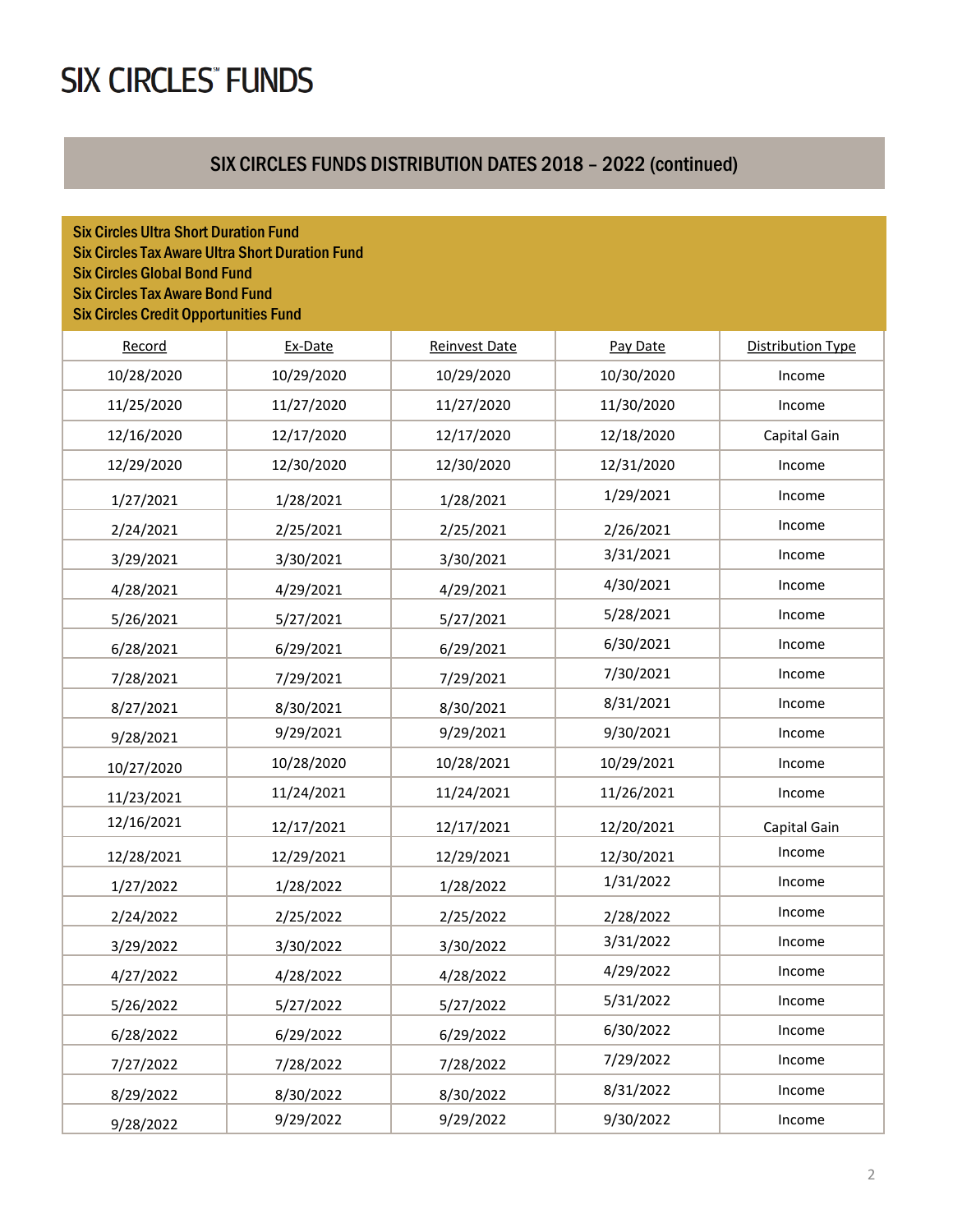### SIX CIRCLES FUNDS DISTRIBUTION DATES 2018 – 2022 (continued)

| <b>Six Circles Ultra Short Duration Fund</b><br><b>Six Circles Tax Aware Ultra Short Duration Fund</b><br><b>Six Circles Global Bond Fund</b><br><b>Six Circles Tax Aware Bond Fund</b><br><b>Six Circles Credit Opportunities Fund</b> |            |                      |            |                   |  |  |  |  |
|-----------------------------------------------------------------------------------------------------------------------------------------------------------------------------------------------------------------------------------------|------------|----------------------|------------|-------------------|--|--|--|--|
| Record                                                                                                                                                                                                                                  | Ex-Date    | <b>Reinvest Date</b> | Pay Date   | Distribution Type |  |  |  |  |
| 10/27/2022                                                                                                                                                                                                                              | 10/28/2022 | 10/28/2022           | 10/31/2022 | Income            |  |  |  |  |
| 11/28/2022                                                                                                                                                                                                                              | 11/29/2022 | 11/29/2022           | 11/30/2022 | Income            |  |  |  |  |
| 12/14/2022                                                                                                                                                                                                                              | 12/15/2022 | 12/15/2022           | 12/16/2022 | Capital Gain      |  |  |  |  |
| 12/28/2022                                                                                                                                                                                                                              | 12/29/2022 | 12/29/2022           | 12/30/2022 | Income            |  |  |  |  |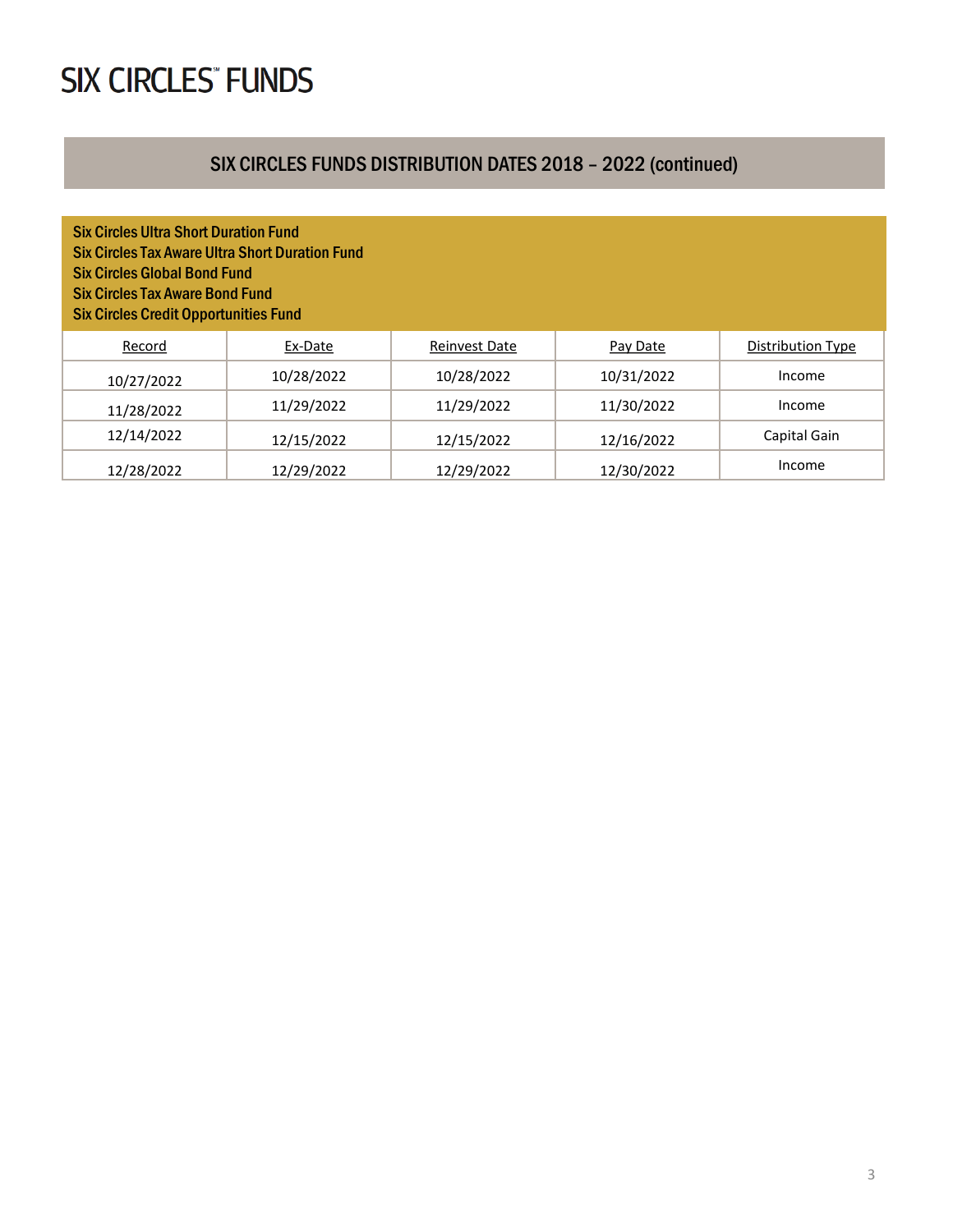#### SIX CIRCLES FUNDS DISTRIBUTION DATES 2018 - 2022

#### Six Circles U.S. Unconstrained Equity Fund Six Circles International Unconstrained Equity Fund Six Circles Managed Equity Portfolio U.S. Unconstrained Fund Six Circles Managed Equity Portfolio International Unconstrained Fund

| Record     | Ex-Date    | <b>Reinvest Date</b> | Pay Date   | Distribution Type              |
|------------|------------|----------------------|------------|--------------------------------|
| 12/18/2018 | 12/19/2018 | 12/19/2018           | 12/20/2018 | Income & Capital Gain          |
| 12/18/2019 | 12/19/2019 | 12/19/2019           | 12/20/2019 | Income & Capital Gain*         |
| 12/16/2020 | 12/17/2020 | 12/17/2020           | 12/18/2020 | Income & Capital Gain**        |
| 12/16/2021 | 12/17/2021 | 12/17/2021           | 12/20/2021 | Income & Capital Gain          |
| 12/14/2022 | 12/15/2022 | 12/15/2022           | 12/16/2022 | Income & Capital Gain          |
| 12/28/2022 | 12/29/2022 | 12/29/2022           | 12/30/2022 | Additional Income <sup>1</sup> |

*\* The distribution for the Six Circles U.S. Unconstrained Equity Fund will include a capital gain distributions estimated at .0001478 per share to satisfy Section 855 requirements* 

*\*\* The distribution for the fund will include amounts estimated to satisfy Section 855 requirements;*

*1 Distribution date for an additional distribution if needed, to satisfy excise or year-end distribution requirements*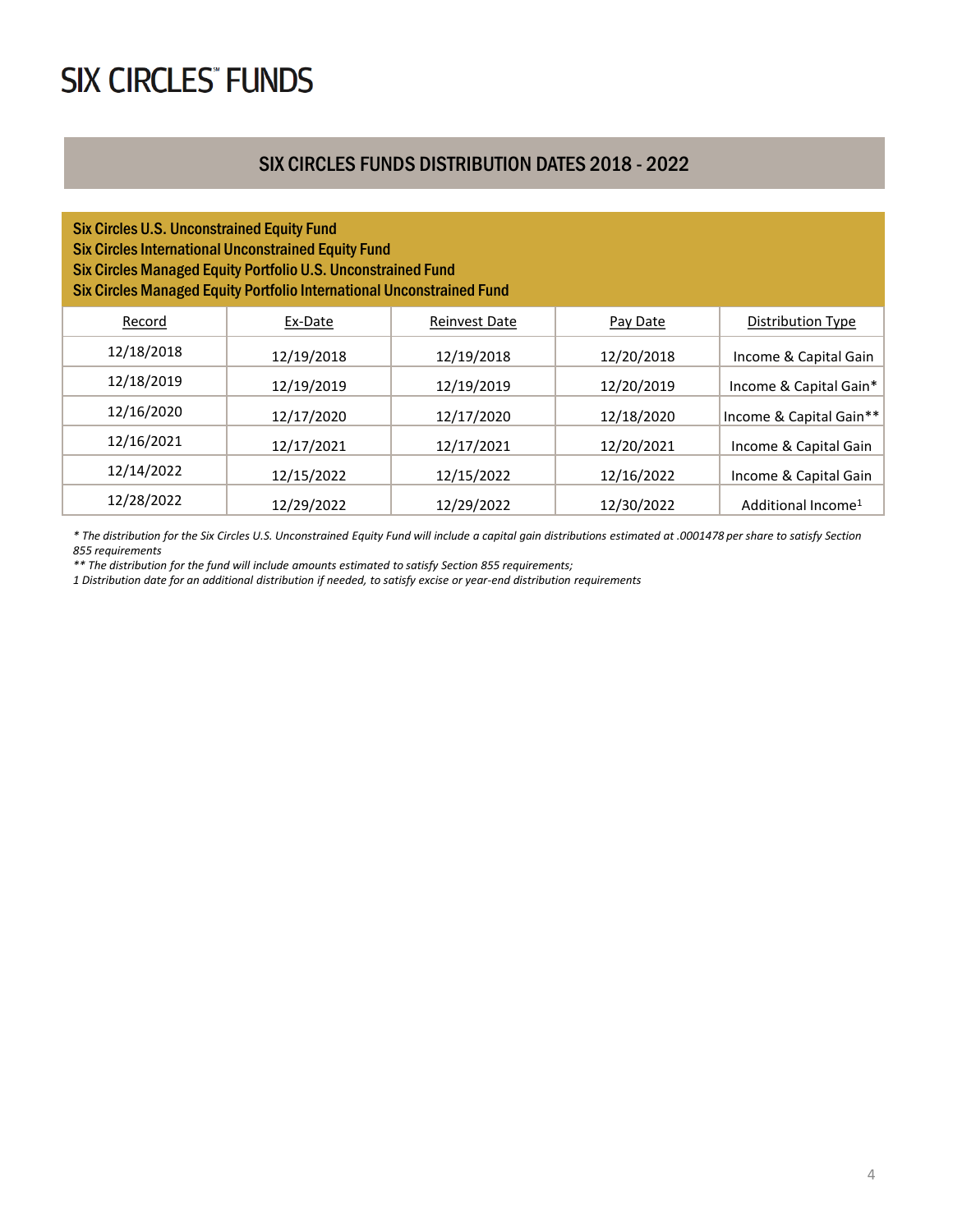#### SIX CIRCLES FUNDS DISTRIBUTIONS

**2018**

| <b>FUND</b>                                                  | <b>Record Date:</b> | <b>Ex-Dividend</b><br>Date: | <b>Reinvestment</b><br>Date: | <b>Payable Date:</b> | <b>CUSIP</b> | <b>NASDAQ</b> | <b>INCOME</b><br><b>DISTRIBUTION</b><br><b>PER SHARE</b> | <b>SHORT TERM</b><br><b>DISTRIBUTION</b><br><b>PER SHARE</b> | <b>LONG TERM</b><br><b>DISTRIBUTION</b><br><b>PER SHARE</b> |
|--------------------------------------------------------------|---------------------|-----------------------------|------------------------------|----------------------|--------------|---------------|----------------------------------------------------------|--------------------------------------------------------------|-------------------------------------------------------------|
| Six Circles Ultra                                            |                     |                             |                              |                      |              |               |                                                          |                                                              |                                                             |
| Short Duration<br>Fund                                       | 27-Jul-18           | 30-Jul-18                   | 30-Jul-18                    | 31-Jul-18            | 83002G108    | <b>CUSDX</b>  | 0.01135                                                  | 0                                                            | 0                                                           |
|                                                              |                     |                             |                              |                      |              |               |                                                          |                                                              |                                                             |
| Six Circles Tax<br>Aware Ultra Short                         |                     |                             |                              |                      |              |               |                                                          |                                                              |                                                             |
| <b>Duration Fund</b>                                         | 27-Jul-18           | 30-Jul-18                   | 30-Jul-18                    | 31-Jul-18            | 83002G207    | <b>CUTAX</b>  | 0.00779                                                  | 0                                                            | 0                                                           |
| Six Circles Ultra<br>Short Duration<br>Fund                  | 29-Aug-18           | 30-Aug-18                   | 30-Aug-18                    | 31-Aug-18            | 83002G108    | <b>CUSDX</b>  | 0.01842                                                  | 0                                                            | 0                                                           |
| Six Circles Tax<br>Aware Ultra Short                         |                     |                             |                              |                      |              |               |                                                          |                                                              |                                                             |
| <b>Duration Fund</b>                                         | 29-Aug-18           | 30-Aug-18                   | 30-Aug-18                    | 31-Aug-18            | 83002G207    | <b>CUTAX</b>  | 0.01251                                                  | 0                                                            | 0                                                           |
| Six Circles Ultra<br>Short Duration<br>Fund                  | 26-Sep-18           | 27-Sep-18                   | 27-Sep-18                    | 28-Sep-18            | 83002G108    | <b>CUSDX</b>  | 0.01805                                                  | 0                                                            | 0                                                           |
| Six Circles Tax<br>Aware Ultra Short<br><b>Duration Fund</b> | 26-Sep-18           | 27-Sep-18                   | 27-Sep-18                    | 28-Sep-18            | 83002G207    | <b>CUTAX</b>  | 0.01298                                                  | 0                                                            | 0                                                           |
| Six Circles Ultra<br>Short Duration<br>Fund                  | 29-Oct-18           | 30-Oct-18                   | 30-Oct-18                    | 31-Oct-18            | 83002G108    | <b>CUSDX</b>  | 0.0053                                                   | 0                                                            | 0                                                           |
| Six Circles Tax<br>Aware Ultra Short<br><b>Duration Fund</b> | 29-Oct-18           | 30-Oct-18                   | 30-Oct-18                    | 31-Oct-18            | 83002G207    | <b>CUTAX</b>  | 0.0046                                                   | 0                                                            | 0                                                           |
| Six Circles Ultra<br><b>Short Duration</b><br>Fund           | 28-Nov-18           | 29-Nov-18                   | 30-Novt-18                   | 30-Nov-18            | 83002G108    | <b>CUSDX</b>  | 0.0199                                                   | 0                                                            | 0                                                           |
| Six Circles Tax<br>Aware Ultra Short<br>Duration Fund        | 28-Nov-18           | 29-Nov-18                   | 30-Novt-18                   | 30-Nov-18            | 83002G207    | <b>CUTAX</b>  | 0.0149                                                   | 0                                                            | 0                                                           |
| Six Circles U.S.<br>Unconstrained<br>Equity Fund             | 18-Dec-18           | 19-Dec-18                   | 19-Dec-18                    | 19-Dec-18            | 83002G306    | <b>CUSUX</b>  | 0.0356                                                   | 0.00119                                                      | 0                                                           |
| <b>Six Circles</b><br>International<br>Unconstrained         |                     |                             |                              |                      |              |               |                                                          |                                                              |                                                             |
| <b>Equity Fund</b>                                           | 18-Dec-18           | 19-Dec-18                   | 19-Dec-18                    | 19-Dec-18            | 83002G405    | <b>CIUEX</b>  | 0.01675                                                  | $\pmb{0}$                                                    | 0                                                           |
| Six Circles Ultra<br>Short Duration<br>Fund                  | 27-Dec-18           | 28-Dec-18                   | 28-Dec-18                    | 31-Dec-18            | 83002G108    | <b>CUSDX</b>  | 0.0203                                                   | 0                                                            | 0                                                           |
| Six Circles Tax<br>Aware Ultra Short                         |                     |                             |                              |                      |              |               |                                                          |                                                              |                                                             |
| Duration Fund                                                | 27-Dec-18           | 28-Dec-18                   | 28-Dec-18                    | 31-Dec-18            | 83002G207    | <b>CUTAX</b>  | 0.0154                                                   | 0                                                            | 0                                                           |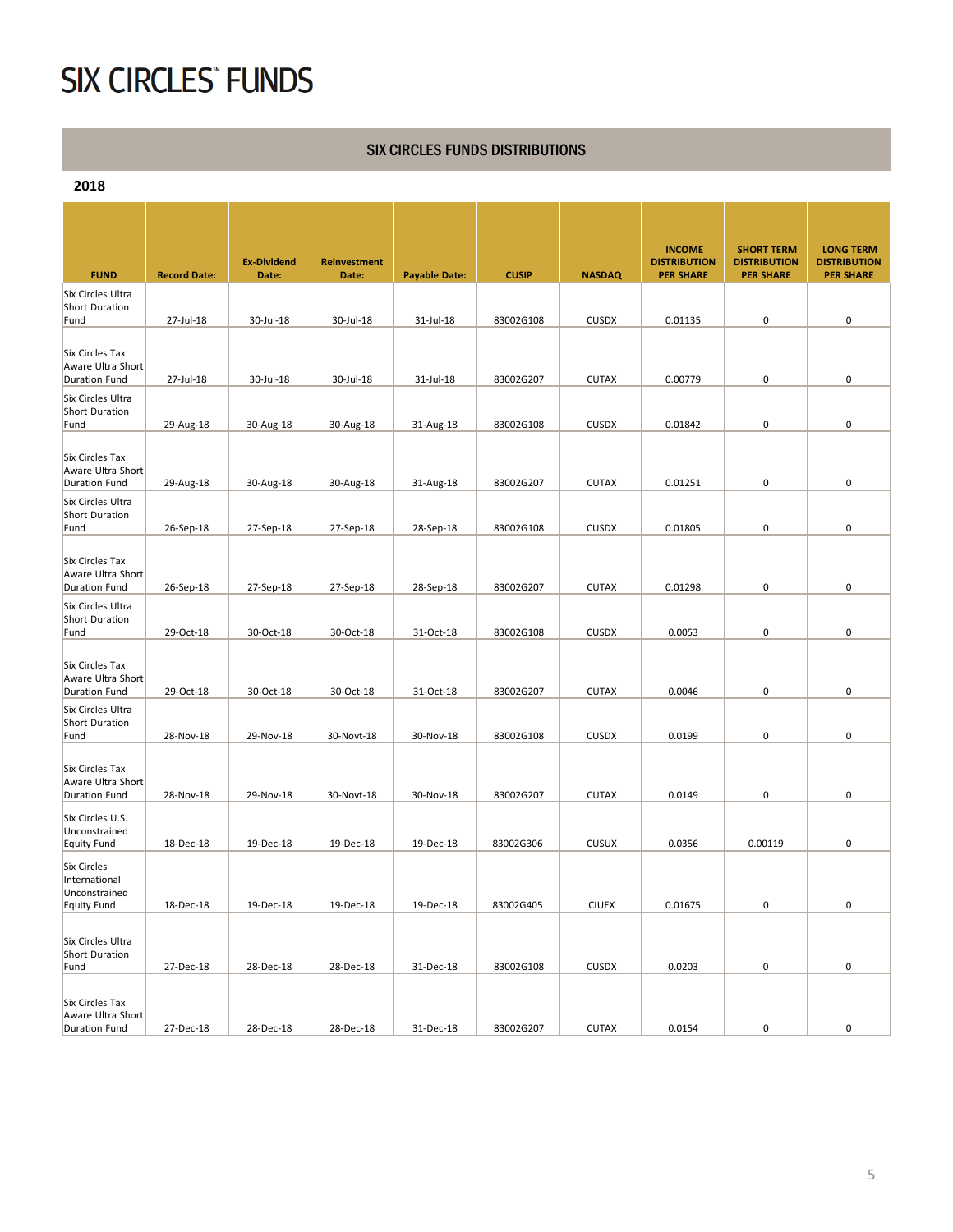#### SIX CIRCLES FUNDS DISTRIBUTIONS

**2019**

|                                                              |                     |                          | <b>Reinvestment</b> |                      |              |               | <b>INCOME</b><br><b>DISTRIBUTION</b> | <b>SHORT TERM</b><br><b>DISTRIBUTION</b> | <b>LONG TERM</b><br><b>DISTRIBUTION</b> |
|--------------------------------------------------------------|---------------------|--------------------------|---------------------|----------------------|--------------|---------------|--------------------------------------|------------------------------------------|-----------------------------------------|
| <b>FUND</b>                                                  | <b>Record Date:</b> | <b>Ex-Dividend Date:</b> | Date:               | <b>Payable Date:</b> | <b>CUSIP</b> | <b>NASDAQ</b> | <b>PER SHARE</b>                     | <b>PER SHARE</b>                         | <b>PER SHARE</b>                        |
| Six Circles Ultra<br>Short Duration<br>Fund                  | 29-Jan-19           | 30-Jan-19                | 30-Jan-19           | 31-Jan-19            | 83002G108    | <b>CUSDX</b>  | 0.02054                              | 0                                        | 0                                       |
|                                                              |                     |                          |                     |                      |              |               |                                      |                                          |                                         |
| Six Circles Tax<br>Aware Ultra Short                         |                     |                          |                     |                      |              |               |                                      |                                          |                                         |
| <b>Duration Fund</b>                                         | 29-Jan-19           | 30-Jan-19                | 30-Jan-19           | 31-Jan-19            | 83002G207    | <b>CUTAX</b>  | 0.01369                              | 0                                        | 0                                       |
| Six Circles Ultra<br>Short Duration                          |                     |                          |                     |                      |              |               |                                      |                                          |                                         |
| Fund                                                         | 26-Feb-19           | 27-Feb-19                | 27-Feb-19           | 28-Feb-19            | 83002G108    | <b>CUSDX</b>  | 0.02056                              | 0                                        | 0                                       |
| Six Circles Tax<br>Aware Ultra Short                         |                     |                          |                     |                      |              |               |                                      |                                          |                                         |
| <b>Duration Fund</b>                                         | 26-Feb-19           | 27-Feb-19                | 27-Feb-19           | 28-Feb-19            | 83002G207    | <b>CUTAX</b>  | 0.01393                              | 0                                        | 0                                       |
| Six Circles Ultra<br>Short Duration                          |                     |                          |                     |                      |              |               |                                      |                                          |                                         |
| Fund                                                         | 27-Mar-19           | 28-Mar-19                | 28-Mar-19           | 29-Mar-19            | 83002G108    | <b>CUSDX</b>  | 0.02483                              | 0                                        | 0                                       |
| Six Circles Tax<br>Aware Ultra Short                         |                     |                          |                     |                      |              |               |                                      |                                          |                                         |
| <b>Duration Fund</b>                                         | 27-Mar-19           | 28-Mar-19                | 28-Mar-19           | 29-Mar-19            | 83002G207    | <b>CUTAX</b>  | 0.01814                              | 0                                        | 0                                       |
| Six Circles Ultra<br><b>Short Duration</b><br>Fund           | 26-Apr-19           | 29-Apr-19                | 29-Apr-19           | 30-Apr-19            | 83002G108    | <b>CUSDX</b>  | 0.02455                              | 0                                        | 0                                       |
|                                                              |                     |                          |                     |                      |              |               |                                      |                                          |                                         |
| Six Circles Tax<br>Aware Ultra Short<br><b>Duration Fund</b> | 26-Apr-19           | 29-Apr-19                | 29-Apr-19           | 30-Apr-19            | 83002G207    | <b>CUTAX</b>  | 0.01859                              | 0                                        | 0                                       |
|                                                              |                     |                          |                     |                      |              |               |                                      |                                          |                                         |
| Six Circles Ultra<br>Short Duration<br>Fund                  | 29-May-19           | 30-May-19                | 30-May-19           | 31-May-19            | 83002G108    | <b>CUSDX</b>  | 0.02312                              | 0                                        | 0                                       |
|                                                              |                     |                          |                     |                      |              |               |                                      |                                          |                                         |
| Six Circles Tax<br>Aware Ultra Short<br><b>Duration Fund</b> | 29-May-19           | 30-May-19                | 30-May-19           | 31-May-19            | 83002G207    | <b>CUTAX</b>  | 0.01764                              | 0                                        | 0                                       |
| Six Circles Ultra                                            |                     |                          |                     |                      |              |               |                                      |                                          |                                         |
| <b>Short Duration</b>                                        |                     |                          |                     |                      |              |               |                                      |                                          |                                         |
| Fund                                                         | 26-Jun-19           | 27-Jun-19                | 27-Jun-19           | 28-Jun-19            | 83002G108    | CUSDX         | 0.02392                              | 0                                        | $\pmb{0}$                               |
| Six Circles Tax<br>Aware Ultra Short<br><b>Duration Fund</b> | 26-Jun-19           | 27-Jun-19                | 27-Jun-19           | 28-Jun-19            | 83002G207    | <b>CUTAX</b>  | 0.01886                              | 0                                        | 0                                       |
|                                                              |                     |                          |                     |                      |              |               |                                      |                                          |                                         |
| Six Circles Ultra<br>Short Duration<br>Fund                  | 29-Jul-19           | 30-Jul-19                | 30-Jul-19           | 31-Jul-19            | 83002G108    | CUSDX         | 0.02165                              | $\pmb{0}$                                | 0                                       |
| Six Circles Tax<br>Aware Ultra Short                         |                     |                          |                     |                      |              |               |                                      |                                          |                                         |
| <b>Duration Fund</b>                                         | 29-Jul-19           | 30-Jul-19                | 30-Jul-19           | 31-Jul-19            | 83002G207    | <b>CUTAX</b>  | 0.01526                              | 0                                        | 0                                       |
| Six Circles Ultra<br>Short Duration                          |                     |                          |                     |                      |              |               |                                      |                                          |                                         |
| Fund<br>Six Circles Tax                                      | 28-Aug-19           | 29-Aug-19                | 29-Aug-19           | 30-Aug-19            | 83002G108    | <b>CUSDX</b>  | 0.02180                              | 0                                        | 0                                       |
| Aware Ultra Short<br><b>Duration Fund</b>                    | 28-Aug-19           | 29-Aug-19                | 29-Aug-19           | 30-Aug-19            | 83002G207    | <b>CUTAX</b>  | 0.01531                              | $\pmb{0}$                                | 0                                       |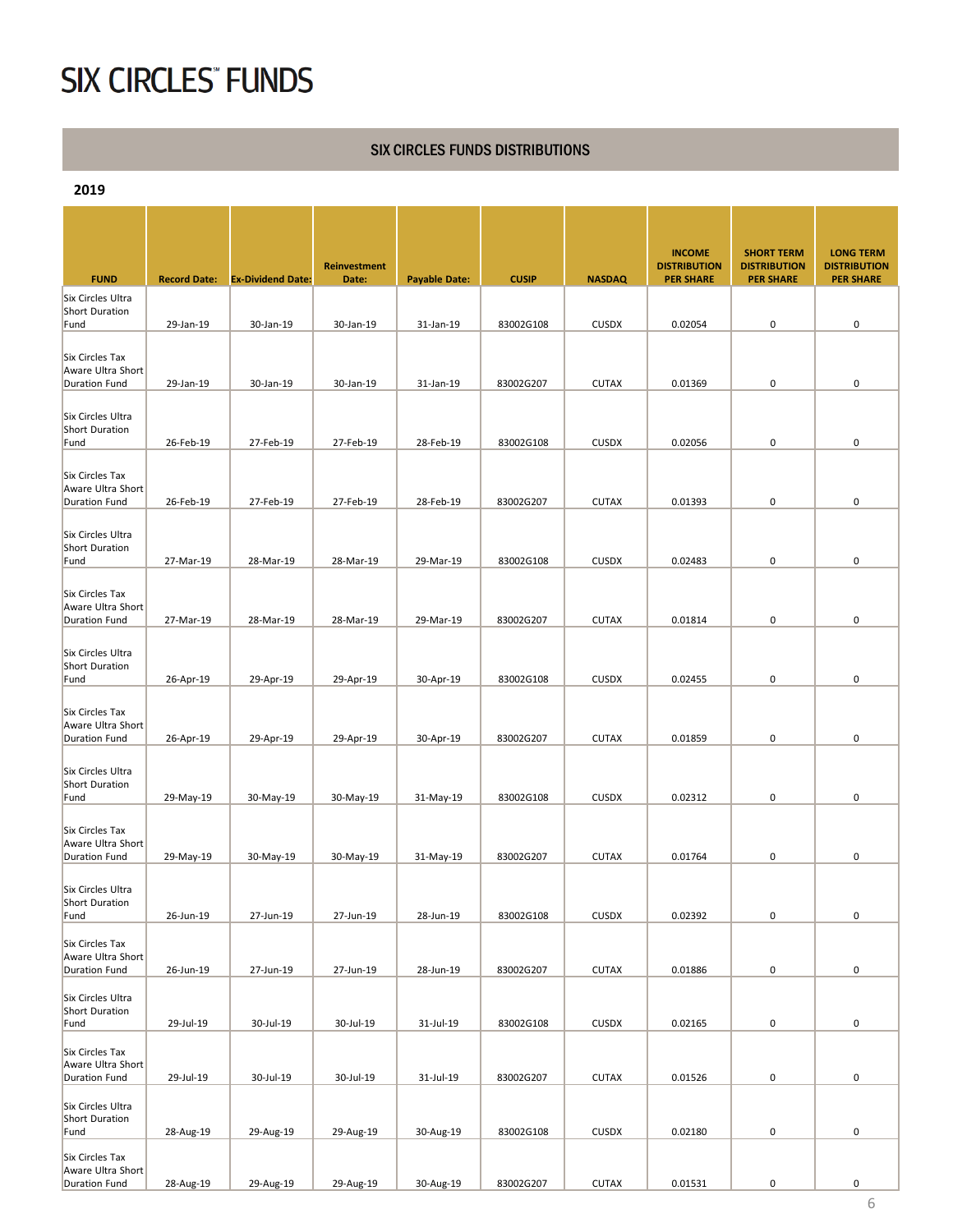#### SIX CIRCLES FUNDS DISTRIBUTIONS

| <b>FUND</b>                                                                | <b>Record Date:</b>    | <b>Ex-Dividend</b><br>Date: | <b>Reinvestment</b><br>Date: | <b>Payable Date:</b>   | <b>CUSIP</b>           | <b>NASDAQ</b>                | <b>INCOME</b><br><b>DISTRIBUTION</b><br><b>PER SHARE</b> | <b>SHORT TERM</b><br><b>DISTRIBUTION</b><br><b>PER SHARE</b> | <b>LONG TERM</b><br><b>DISTRIBUTION</b><br><b>PER SHARE</b> |
|----------------------------------------------------------------------------|------------------------|-----------------------------|------------------------------|------------------------|------------------------|------------------------------|----------------------------------------------------------|--------------------------------------------------------------|-------------------------------------------------------------|
| Six Circles Ultra<br><b>Short Duration</b><br>Fund                         | 26-Sep-19              | 27-Sep-19                   | 27-Sep-19                    | 28-Sep-19              | 83002G108              | <b>CUSDX</b>                 | 0.02171                                                  | $\mathbf 0$                                                  | 0                                                           |
| Six Circles Tax<br>Aware Ultra Short<br><b>Duration Fund</b>               | 26-Sep-19              | 27-Sep-19                   | 27-Sep-19                    | 28-Sep-19              | 83002G207              | <b>CUTAX</b>                 | 0.01478                                                  | $\pmb{0}$                                                    | 0                                                           |
| Six Circles Ultra<br><b>Short Duration</b><br>Fund                         | 29-Oct-19              | 30-Oct-19                   | 30-Oct-19                    | 31-Oct-19              | 83002G108              | <b>CUSDX</b>                 | 0.01886                                                  | $\pmb{0}$                                                    | 0                                                           |
| Six Circles Tax<br>Aware Ultra Short                                       |                        |                             |                              |                        |                        |                              |                                                          |                                                              |                                                             |
| <b>Duration Fund</b><br>Six Circles Ultra<br>Short Duration<br>Fund        | 29-Oct-19<br>26-Nov-19 | 30-Oct-19<br>27-Nov-19      | 30-Oct-19<br>27-Nov-19       | 31-Oct-19<br>29-Nov-19 | 83002G207<br>83002G108 | <b>CUTAX</b><br><b>CUSDX</b> | 0.01341<br>0.01778                                       | $\mathbf 0$<br>$\mathbf 0$                                   | 0<br>0                                                      |
| Six Circles Tax<br>Aware Ultra Short<br><b>Duration Fund</b>               | 26-Nov-19              | 27-Nov-19                   | 27-Nov-19                    | 29-Nov-19              | 83002G207              | <b>CUTAX</b>                 | 0.01287                                                  | $\pmb{0}$                                                    | 0                                                           |
| Six Circles U.S.<br>Unconstrained<br><b>Equity Fund</b>                    | 18-Dec-19              | 19-Dec-19                   | 19-Dec-19                    | 20-Dec-19              | 83002G306              | <b>CUSUX</b>                 | 0.18589                                                  | $\mathbf 0$                                                  | 0.00015                                                     |
| <b>Six Circles</b><br>International<br>Unconstrained<br><b>Equity Fund</b> | 18-Dec-19              | 19-Dec-19                   | 19-Dec-19                    | 20-Dec-19              | 83002G405              | <b>CIUEX</b>                 | 0.27545                                                  | $\pmb{0}$                                                    | 0                                                           |
| Six Circles MEP<br>U.S.<br>Unconstrained<br>Fund                           | 18-Dec-19              | 19-Dec-19                   | 19-Dec-19                    | 20-Dec-19              | 83002G504              | <b>CMEUX</b>                 | 0.12258                                                  | 0.0663                                                       | 0                                                           |
| Six Circles MEP<br>International<br>Unconstrained<br>Fund                  | 18-Dec-19              | 19-Dec-19                   | 19-Dec-19                    | 20-Dec-19              | 83002G603              | <b>CMIUX</b>                 | 0.15923                                                  | $\mathbf 0$                                                  | 0                                                           |
| Six Circles Ultra<br><b>Short Duration</b><br>Fund                         | 27-Dec-19              | 30-Dec-19                   | 30-Dec-19                    | 31-Dec-19              | 83002G108              | <b>CUSDX</b>                 | 0.03123                                                  | 0                                                            | 0                                                           |
| Six Circles Tax<br>Aware Ultra Short<br><b>Duration Fund</b>               | 27-Dec-19              | 30-Dec-19                   | 30-Dec-19                    | 31-Dec-19              | 83002G207              | <b>CUTAX</b>                 | 0.02315                                                  | 0                                                            | 0                                                           |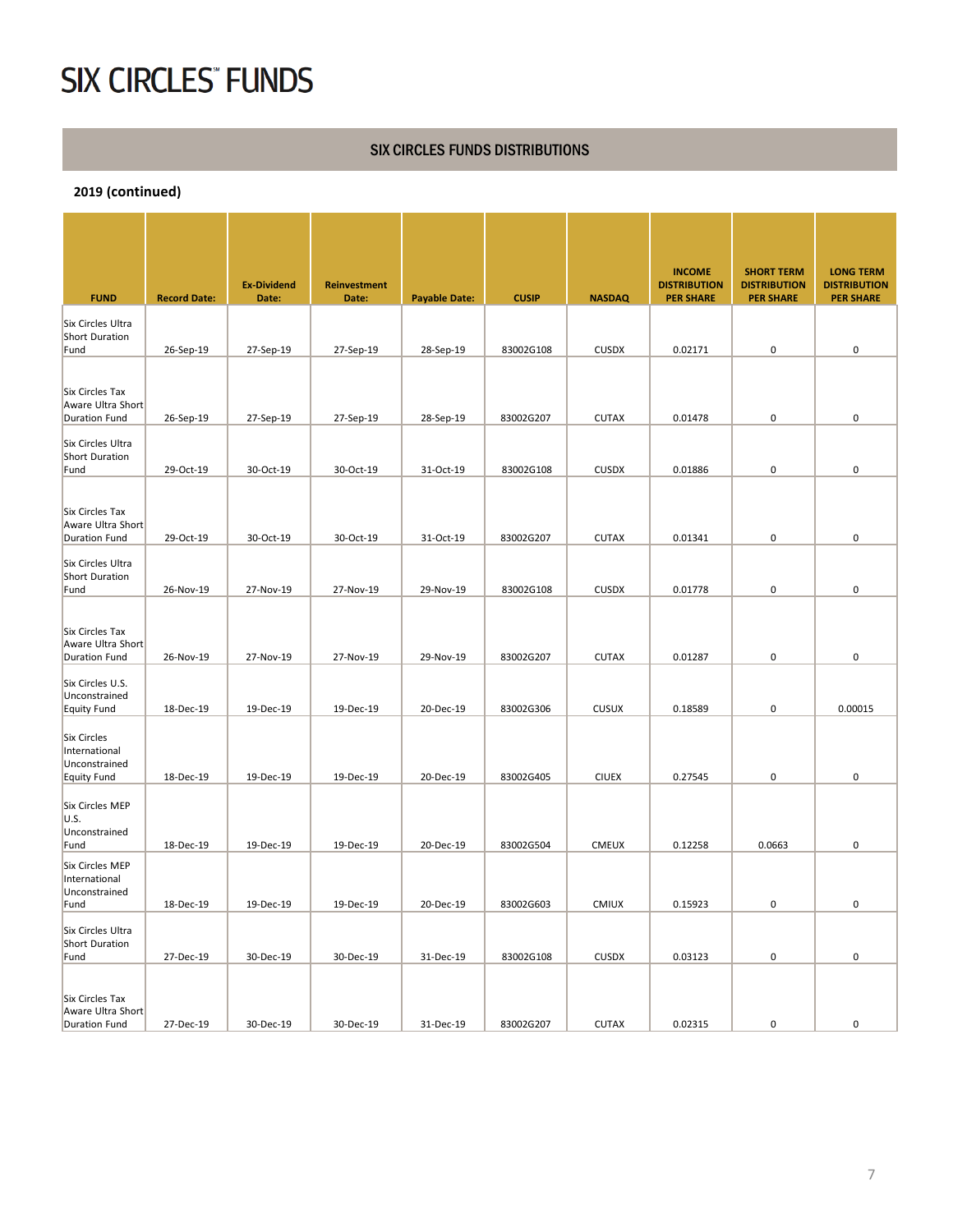#### SIX CIRCLES FUNDS DISTRIBUTIONS

**2020**

| <b>FUND</b>                                              | <b>Record Date:</b> | <b>Ex-Dividend</b><br>Date: | <b>Reinvestment</b><br>Date: | <b>Payable Date:</b> | <b>CUSIP</b> | <b>NASDAQ</b> | <b>INCOME</b><br><b>DISTRIBUTION</b><br><b>PER SHARE</b> | <b>SHORT TERM</b><br><b>DISTRIBUTION</b><br><b>PER SHARE</b> | <b>LONG TERM</b><br><b>DISTRIBUTION</b><br><b>PER SHARE</b> |
|----------------------------------------------------------|---------------------|-----------------------------|------------------------------|----------------------|--------------|---------------|----------------------------------------------------------|--------------------------------------------------------------|-------------------------------------------------------------|
| Six Circles Ultra<br>Short Duration<br>Fund              | 29-Jan-20           | 30-Jan-20                   | 30-Jan-20                    | 31-Jan-20            | 83002G108    | <b>CUSDX</b>  | 0.01616                                                  | 0                                                            | 0                                                           |
| Six Circles Tax<br>Aware Ultra<br>Short Duration         |                     |                             |                              |                      |              |               |                                                          |                                                              |                                                             |
| Fund                                                     | 29-Jan-20           | 30-Jan-20                   | 30-Jan-20                    | 31-Jan-20            | 83002G207    | <b>CUTAX</b>  | 0.01085                                                  | 0                                                            | 0                                                           |
| Six Circles Ultra<br>Short Duration<br>Fund              | 26-Feb-20           | 27-Feb-20                   | 27-Feb-20                    | 28-Feb-20            | 83002G108    | <b>CUSDX</b>  | 0.01619                                                  | 0                                                            | 0                                                           |
| Six Circles Tax<br>Aware Ultra<br>Short Duration         |                     |                             |                              |                      |              |               |                                                          |                                                              |                                                             |
| Fund                                                     | 26-Feb-20           | 27-Feb-20                   | 27-Feb-20                    | 28-Feb-20            | 83002G207    | <b>CUTAX</b>  | 0.01115                                                  | 0                                                            | 0                                                           |
| Six Circles Ultra<br>Short Duration<br>Fund              | 27-Mar-20           | 30-Mar-20                   | 30-Mar-20                    | 31-Mar-20            | 83002G108    | <b>CUSDX</b>  | 0.01532                                                  | 0                                                            | 0                                                           |
| Six Circles Tax<br>Aware Ultra<br>Short Duration<br>Fund | 27-Mar-20           | 30-Mar-20                   | 30-Mar-20                    | 31-Mar-20            | 83002G207    | <b>CUTAX</b>  | 0.01944                                                  | 0                                                            | 0                                                           |
| Six Circles Ultra<br>Short Duration                      |                     |                             |                              |                      |              |               |                                                          |                                                              |                                                             |
| Fund                                                     | 28-Apr-20           | 29-Apr-20                   | 29-Apr-20                    | 30-Apr-20            | 83002G108    | <b>CUSDX</b>  | 0.02152                                                  | 0                                                            | 0                                                           |
| Six Circles Tax<br>Aware Ultra<br>Short Duration<br>Fund | 28-Apr-20           | 29-Apr-20                   | 29-Apr-20                    | 30-Apr-20            | 83002G207    | <b>CUTAX</b>  | 0.01644                                                  | 0                                                            | 0                                                           |
| Six Circles Ultra<br>Short Duration<br>Fund              | 27-May-20           | 28-May-20                   | 28-May-20                    | 29-May-20            | 83002G108    | <b>CUSDX</b>  | 0.01276                                                  | 0                                                            | 0                                                           |
| Six Circles Tax<br>Aware Ultra<br>Short Duration         |                     |                             |                              |                      |              |               |                                                          |                                                              |                                                             |
| Fund                                                     | 27-May-20           | 28-May-20                   | 28-May-20                    | 29-May-20            | 83002G207    | <b>CUTAX</b>  | 0.00811                                                  | $\pmb{0}$                                                    | 0                                                           |
| Six Circles Global<br><b>Bond Fund</b>                   | 27-May-20           | 28-May-20                   | 28-May-20                    | 29-May-20            | 83002G702    | <b>CGLBX</b>  | 0.00133                                                  | $\pmb{0}$                                                    | 0                                                           |
| Six Circles Tax<br>Aware Bond Fund                       | 27-May-20           | 28-May-20                   | 28-May-20                    | 29-May-20            | 83002G801    | CBTAX         | 0.00206                                                  | $\pmb{0}$                                                    | 0                                                           |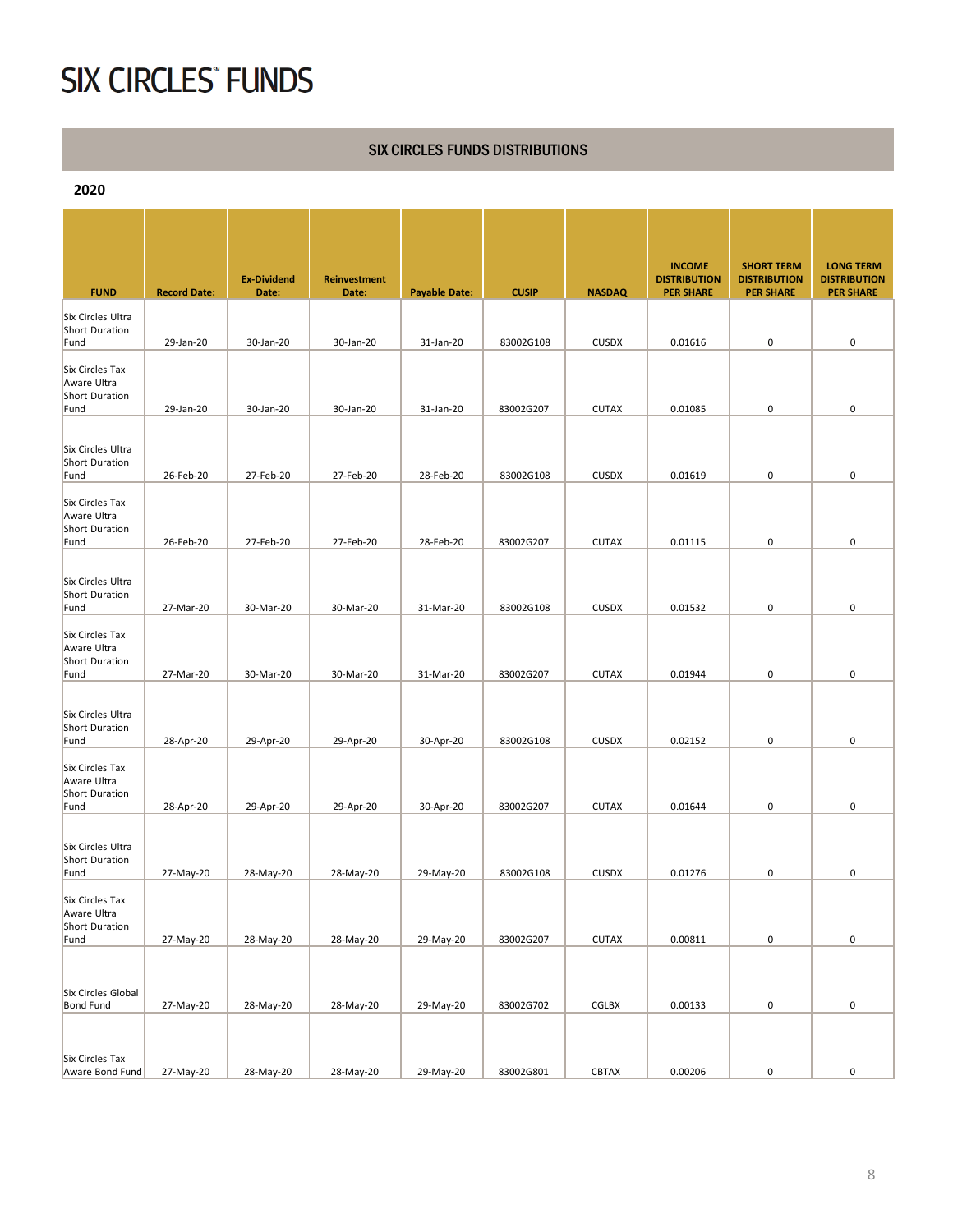#### SIX CIRCLES FUNDS DISTRIBUTIONS

|                                                                 |                     |                             |                              |                      |              |               | <b>INCOME</b>                           | <b>SHORT TERM</b>                       | <b>LONG TERM</b>                        |
|-----------------------------------------------------------------|---------------------|-----------------------------|------------------------------|----------------------|--------------|---------------|-----------------------------------------|-----------------------------------------|-----------------------------------------|
| <b>FUND</b>                                                     | <b>Record Date:</b> | <b>Ex-Dividend</b><br>Date: | <b>Reinvestment</b><br>Date: | <b>Payable Date:</b> | <b>CUSIP</b> | <b>NASDAQ</b> | <b>DISTRIBUTION</b><br><b>PER SHARE</b> | <b>DISTRIBUTION</b><br><b>PER SHARE</b> | <b>DISTRIBUTION</b><br><b>PER SHARE</b> |
|                                                                 |                     |                             |                              |                      |              |               |                                         |                                         |                                         |
| Six Circles Ultra<br>Short Duration                             |                     |                             |                              |                      |              |               |                                         |                                         | 0                                       |
| Fund                                                            | 26-Jun-20           | 29-Jun-20                   | 29-Jun-20                    | 30-Jun-20            | 83002G108    | <b>CUSDX</b>  | 0.00932                                 | $\pmb{0}$                               |                                         |
| Six Circles Tax<br>Aware Ultra<br><b>Short Duration</b><br>Fund | 26-Jun-20           | 29-Jun-20                   | 29-Jun-20                    | 30-Jun-20            | 83002G207    | <b>CUTAX</b>  | 0.00599                                 | $\pmb{0}$                               | 0                                       |
|                                                                 |                     |                             |                              |                      |              |               |                                         |                                         |                                         |
| Six Circles Global<br><b>Bond Fund</b>                          | 26-Jun-20           | 29-Jun-20                   | 29-Jun-20                    | 30-Jun-20            | 83002G702    | <b>CGLBX</b>  | 0.00645                                 | 0                                       | 0                                       |
|                                                                 |                     |                             |                              |                      |              |               |                                         |                                         |                                         |
|                                                                 |                     |                             |                              |                      |              |               |                                         |                                         |                                         |
| Six Circles Tax<br>Aware Bond Fund                              | 26-Jun-20           | 29-Jun-20                   | 29-Jun-20                    | 30-Jun-20            | 83002G801    | <b>CBTAX</b>  | 0.01238                                 | 0                                       | 0                                       |
|                                                                 |                     |                             |                              |                      |              |               |                                         |                                         |                                         |
| Six Circles Ultra                                               |                     |                             |                              |                      |              |               |                                         |                                         |                                         |
| Short Duration<br>Fund                                          | 29-Jul-20           | 30-Jul-20                   | 30-Jul-20                    | 31-Jul-20            | 83002G108    | <b>CUSDX</b>  | 0.01068                                 | 0                                       | 0                                       |
| Six Circles Tax<br>Aware Ultra<br>Short Duration                |                     |                             |                              |                      |              |               |                                         |                                         |                                         |
| Fund                                                            | 29-Jul-20           | 30-Jul-20                   | 30-Jul-20                    | 31-Jul-20            | 83002G207    | <b>CUTAX</b>  | 0.00854                                 | 0                                       | 0                                       |
|                                                                 |                     |                             |                              |                      |              |               |                                         |                                         |                                         |
| Six Circles Global                                              |                     |                             |                              |                      |              |               |                                         |                                         |                                         |
| <b>Bond Fund</b>                                                | 29-Jul-20           | 30-Jul-20                   | 30-Jul-20                    | 31-Jul-20            | 83002G702    | CGLBX         | 0.00754                                 | $\pmb{0}$                               | 0                                       |
|                                                                 |                     |                             |                              |                      |              |               |                                         |                                         |                                         |
| Six Circles Tax<br>Aware Bond Fund                              | 29-Jul-20           | 30-Jul-20                   | 30-Jul-20                    | 31-Jul-20            | 83002G801    | <b>CBTAX</b>  | 0.01230                                 | 0                                       | 0                                       |
| Six Circles Ultra<br><b>Short Duration</b>                      |                     |                             |                              |                      |              |               |                                         |                                         |                                         |
| Fund                                                            | 27-Aug-20           | 28-Aug-20                   | 28-Aug-20                    | 31-Aug-20            | 83002G108    | <b>CUSDX</b>  | 0.00993                                 | 0                                       | 0                                       |
| Six Circles Tax<br>Aware Ultra<br>Short Duration                |                     |                             |                              |                      |              |               |                                         |                                         |                                         |
| Fund                                                            | 27-Aug-20           | 28-Aug-20                   | 28-Aug-20                    | 31-Aug-20            | 83002G207    | <b>CUTAX</b>  | 0.00833                                 | $\pmb{0}$                               | 0                                       |
|                                                                 |                     |                             |                              |                      |              |               |                                         |                                         |                                         |
| Six Circles Global<br><b>Bond Fund</b>                          | 27-Aug-20           | 28-Aug-20                   | 28-Aug-20                    | 31-Aug-20            | 83002G702    | CGLBX         | 0.00155                                 | 0                                       | 0                                       |
|                                                                 |                     |                             |                              |                      |              |               |                                         |                                         |                                         |
| Six Circles Tax<br>Aware Bond Fund                              | 27-Aug-20           | 28-Aug-20                   | 28-Aug-20                    | 31-Aug-20            | 83002G801    | CBTAX         | 0.00122                                 | $\pmb{0}$                               | $\pmb{0}$                               |
| Six Circles Credit<br>Opportunities                             |                     |                             |                              |                      |              |               |                                         |                                         |                                         |
| Fund                                                            | 27-Aug-20           | 28-Aug-20                   | 28-Aug-20                    | 31-Aug-20            | 83002G884    | CRDOX         | 0.01138                                 | 0                                       | 0                                       |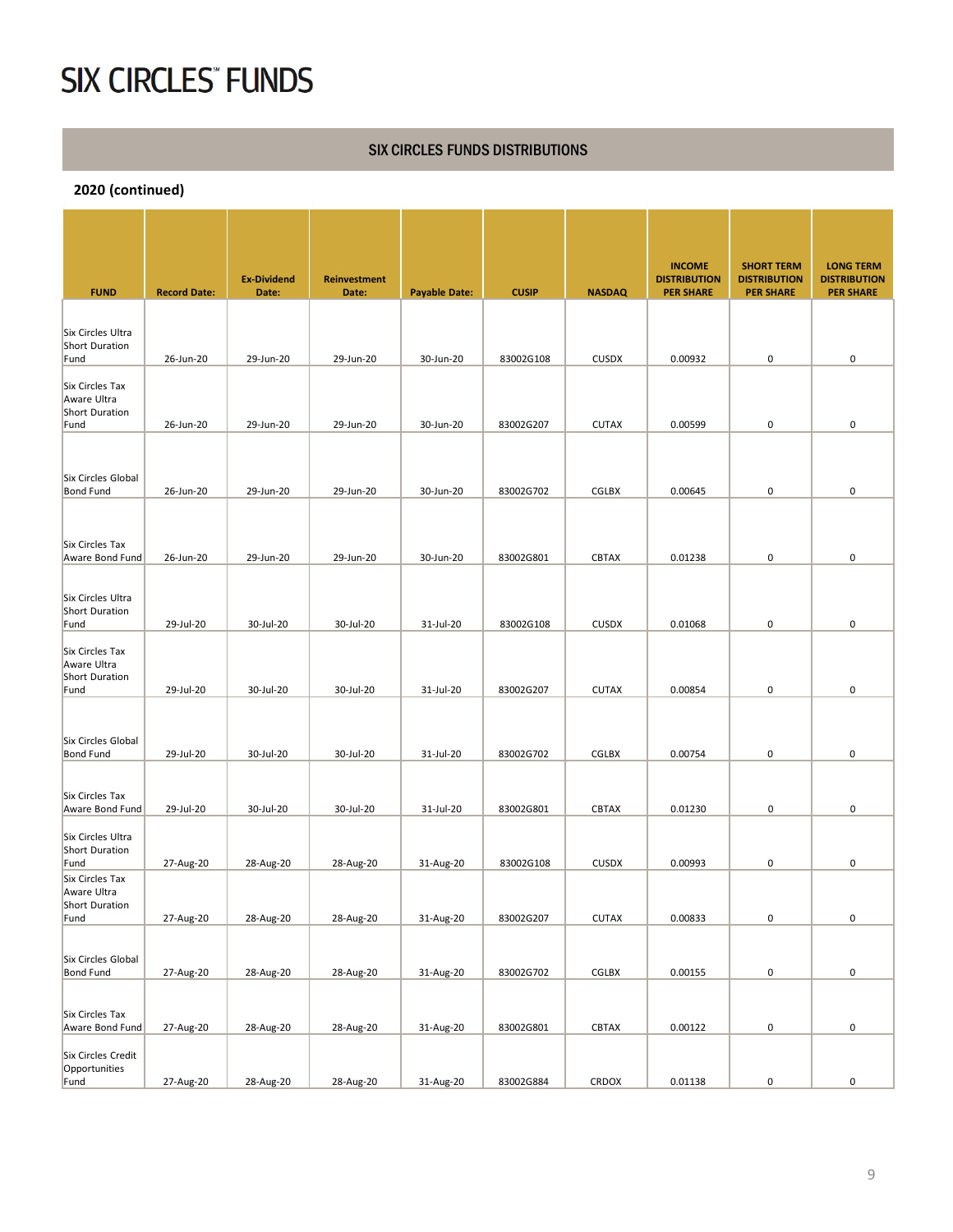#### SIX CIRCLES FUNDS DISTRIBUTIONS

|                                                         |                     | <b>Ex-Dividend</b> | <b>Reinvestment</b> |                      |              |               | <b>INCOME</b><br><b>DISTRIBUTION</b> | <b>SHORT TERM</b><br><b>DISTRIBUTION</b> | <b>LONG TERM</b><br><b>DISTRIBUTION</b> |
|---------------------------------------------------------|---------------------|--------------------|---------------------|----------------------|--------------|---------------|--------------------------------------|------------------------------------------|-----------------------------------------|
| <b>FUND</b>                                             | <b>Record Date:</b> | Date:              | Date:               | <b>Payable Date:</b> | <b>CUSIP</b> | <b>NASDAQ</b> | <b>PER SHARE</b>                     | <b>PER SHARE</b>                         | <b>PER SHARE</b>                        |
| Six Circles Ultra<br>Short Duration<br>Fund             | 28-Sep-20           | 29-Sep-20          | 29-Sep-20           | 30-Sep-20            | 83002G108    | <b>CUSDX</b>  | 0.00944                              | 0                                        | 0                                       |
| Six Circles Tax                                         |                     |                    |                     |                      |              |               |                                      |                                          |                                         |
| Aware Ultra<br>Short Duration<br>Fund                   | 28-Sep-20           | 29-Sep-20          | 29-Sep-20           | 30-Sep-20            | 83002G207    | <b>CUTAX</b>  | 0.00762                              | $\mathbf 0$                              | 0                                       |
| Six Circles Global                                      |                     |                    |                     |                      |              |               |                                      |                                          |                                         |
| <b>Bond Fund</b>                                        | 28-Sep-20           | 29-Sep-20          | 29-Sep-20           | 30-Sep-20            | 83002G702    | CGLBX         | 0.00740                              | 0                                        | 0                                       |
| Six Circles Tax<br>Aware Bond Fund                      | 28-Sep-20           | 29-Sep-20          | 29-Sep-20           | 30-Sep-20            | 83002G801    | <b>CBTAX</b>  | 0.00249                              | $\mathbf 0$                              | 0                                       |
| <b>Six Circles Credit</b><br>Opportunities              |                     |                    | 29-Sep-20           | 30-Sep-20            |              | CRDOX         | 0.02756                              | $\mathbf 0$                              | 0                                       |
| Fund                                                    | 28-Sep-20           | 29-Sep-20          |                     |                      | 83002G884    |               |                                      |                                          |                                         |
| Six Circles Ultra<br><b>Short Duration</b><br>Fund      | 28-Oct-20           | 29-Oct-20          | 29-Oct-20           | 30-Oct-20            | 83002G108    | <b>CUSDX</b>  | 0.009846                             | $\mathbf 0$                              | 0                                       |
| Six Circles Tax<br>Aware Ultra<br><b>Short Duration</b> |                     |                    |                     |                      |              |               |                                      |                                          |                                         |
| Fund                                                    | 28-Oct-20           | 29-Oct-20          | 29-Oct-20           | 30-Oct-20            | 83002G207    | <b>CUTAX</b>  | 0.007238                             | $\mathbf 0$                              | 0                                       |
| Six Circles Global<br><b>Bond Fund</b>                  | 28-Oct-20           | 29-Oct-20          | 29-Oct-20           | 30-Oct-20            | 83002G702    | <b>CGLBX</b>  | 0.008021                             | 0                                        | 0                                       |
| Six Circles Tax                                         |                     |                    |                     |                      |              |               |                                      |                                          |                                         |
| Aware Bond Fund                                         | 28-Oct-20           | 29-Oct-20          | 29-Oct-20           | 30-Oct-20            | 83002G801    | <b>CBTAX</b>  | 0.007097                             | $\pmb{0}$                                | 0                                       |
| Six Circles Credit<br>Opportunities<br>Fund             | 28-Oct-20           | 29-Oct-20          | 29-Oct-20           | 30-Oct-20            | 83002G884    | <b>CRDOX</b>  | 0.030867                             | 0                                        | 0                                       |
| Six Circles Ultra<br><b>Short Duration</b>              |                     |                    |                     |                      |              |               | 0.008399                             |                                          |                                         |
| Fund<br>Six Circles Tax                                 | 25-Nov-20           | 27-Nov-20          | 27-Nov-20           | 30-Nov-20            | 83002G108    | <b>CUSDX</b>  |                                      | 0                                        | 0                                       |
| Aware Ultra<br>Short Duration<br>Fund                   | 25-Nov-20           | 27-Nov-20          | 27-Nov-20           | 30-Nov-20            | 83002G207    | CUTAX         | 0.006795                             | $\pmb{0}$                                | $\pmb{0}$                               |
|                                                         |                     |                    |                     |                      |              |               |                                      |                                          |                                         |
| Six Circles Global<br><b>Bond Fund</b>                  | 25-Nov-20           | 27-Nov-20          | 27-Nov-20           | 30-Nov-20            | 83002G702    | CGLBX         | 0.007119                             | $\pmb{0}$                                | 0                                       |
| Six Circles Tax                                         |                     |                    |                     |                      |              |               |                                      |                                          |                                         |
| Aware Bond Fund                                         | 25-Nov-20           | 27-Nov-20          | 27-Nov-20           | 30-Nov-20            | 83002G801    | <b>CBTAX</b>  | 0.007198                             | 0                                        | 0                                       |
| Six Circles Credit<br>Opportunities                     |                     |                    |                     |                      |              |               |                                      |                                          |                                         |
| Fund                                                    | 25-Nov-20           | 27-Nov-20          | 27-Nov-20           | 30-Nov-20            | 83002G884    | CRDOX         | 0.014405                             | 0                                        | 0                                       |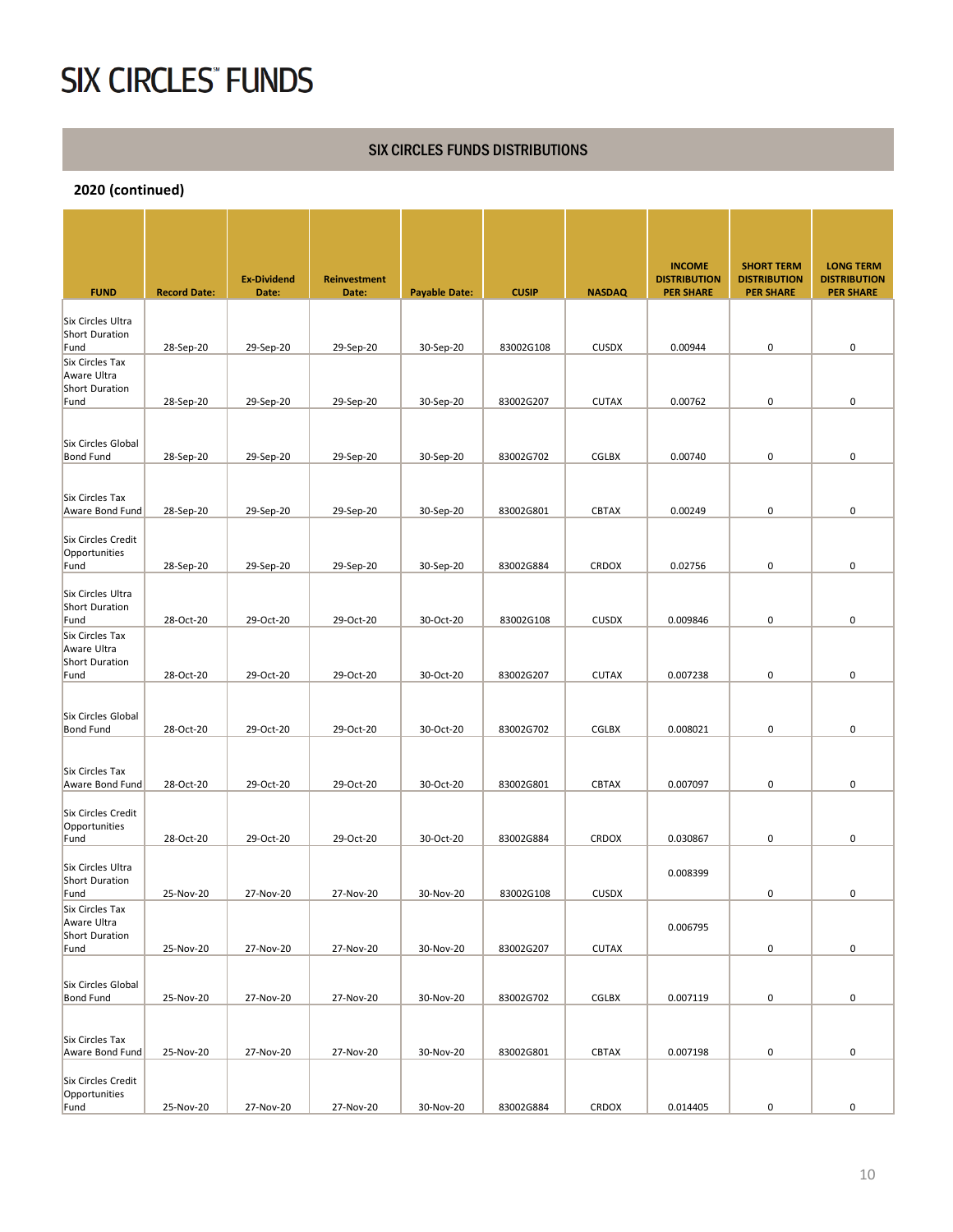#### SIX CIRCLES FUNDS DISTRIBUTIONS

| <b>FUND</b>                                                         | <b>Record Date:</b> | <b>Ex-Dividend</b><br>Date: | <b>Reinvestment</b><br>Date: | <b>Payable Date:</b> | <b>CUSIP</b> | <b>NASDAQ</b> | <b>INCOME</b><br><b>DISTRIBUTION</b><br><b>PER SHARE</b> | <b>SHORT TERM</b><br><b>DISTRIBUTION</b><br><b>PER SHARE</b> | <b>LONG TERM</b><br><b>DISTRIBUTION</b><br><b>PER SHARE</b> |
|---------------------------------------------------------------------|---------------------|-----------------------------|------------------------------|----------------------|--------------|---------------|----------------------------------------------------------|--------------------------------------------------------------|-------------------------------------------------------------|
| Six Circles U.S.<br>Unconstrained<br>Equity Fund                    | 16-Dec-20           | 17-Dec-20                   | 17-Dec-20                    | 18-Dec-20            | 83002G306    | <b>CUSUX</b>  | 0.20857                                                  | 0.14974                                                      | 0.38928                                                     |
| <b>Six Circles</b><br>International<br>Unconstrained<br>Equity Fund | 16-Dec-20           | 17-Dec-20                   | 17-Dec-20                    | 18-Dec-20            | 83002G405    | <b>CIUEX</b>  | 0.15914                                                  | 0.00000                                                      | 0.03989                                                     |
| Six Circles MEP U.S.<br>Unconstrained<br>Fund                       | 16-Dec-20           | 17-Dec-20                   | 17-Dec-20                    | 18-Dec-20            | 83002G504    | <b>CMEUX</b>  | 0.20289                                                  | 0.11643                                                      | 0.13885                                                     |
| Six Circles MEP<br>International<br>Unconstrained<br>Fund           | 16-Dec-20           | 17-Dec-20                   | 17-Dec-20                    | 18-Dec-20            | 83002G603    | <b>CMIUX</b>  | 0.19913                                                  | 0.00000                                                      | 0.00000                                                     |
| Six Circles Ultra<br>Short Duration<br>Fund                         | 29-Dec-20           | 30-Dec-20                   | 30-Dec-20                    | 31-Dec-20            | 83002G108    | <b>CUSDX</b>  | 0.02367                                                  | $\pmb{0}$                                                    | 0                                                           |
| Six Circles Tax<br>Aware Ultra Short<br>Duration Fund               | 29-Dec-20           | 30-Dec-20                   | 30-Dec-20                    | 31-Dec-20            | 83002G207    | <b>CUTAX</b>  | 0.02840                                                  | $\pmb{0}$                                                    | 0                                                           |
| Six Circles Global<br><b>Bond Fund</b>                              | 29-Dec-20           | 30-Dec-20                   | 30-Dec-20                    | 31-Dec-20            | 83002G702    | CGLBX         | 0.02747                                                  | $\pmb{0}$                                                    | 0                                                           |
| Six Circles Tax<br>Aware Bond Fund                                  | 29-Dec-20           | 30-Dec-20                   | 30-Dec-20                    | 31-Dec-20            | 83002G801    | <b>CBTAX</b>  | 0.00732                                                  | $\mathbf 0$                                                  | 0                                                           |
| <b>Six Circles Credit</b><br>Opportunities Fund                     | 29-Dec-20           | 30-Dec-20                   | 30-Dec-20                    | 31-Dec-20            | 83002G884    | <b>CRDOX</b>  | 0.03382                                                  | 0                                                            | 0                                                           |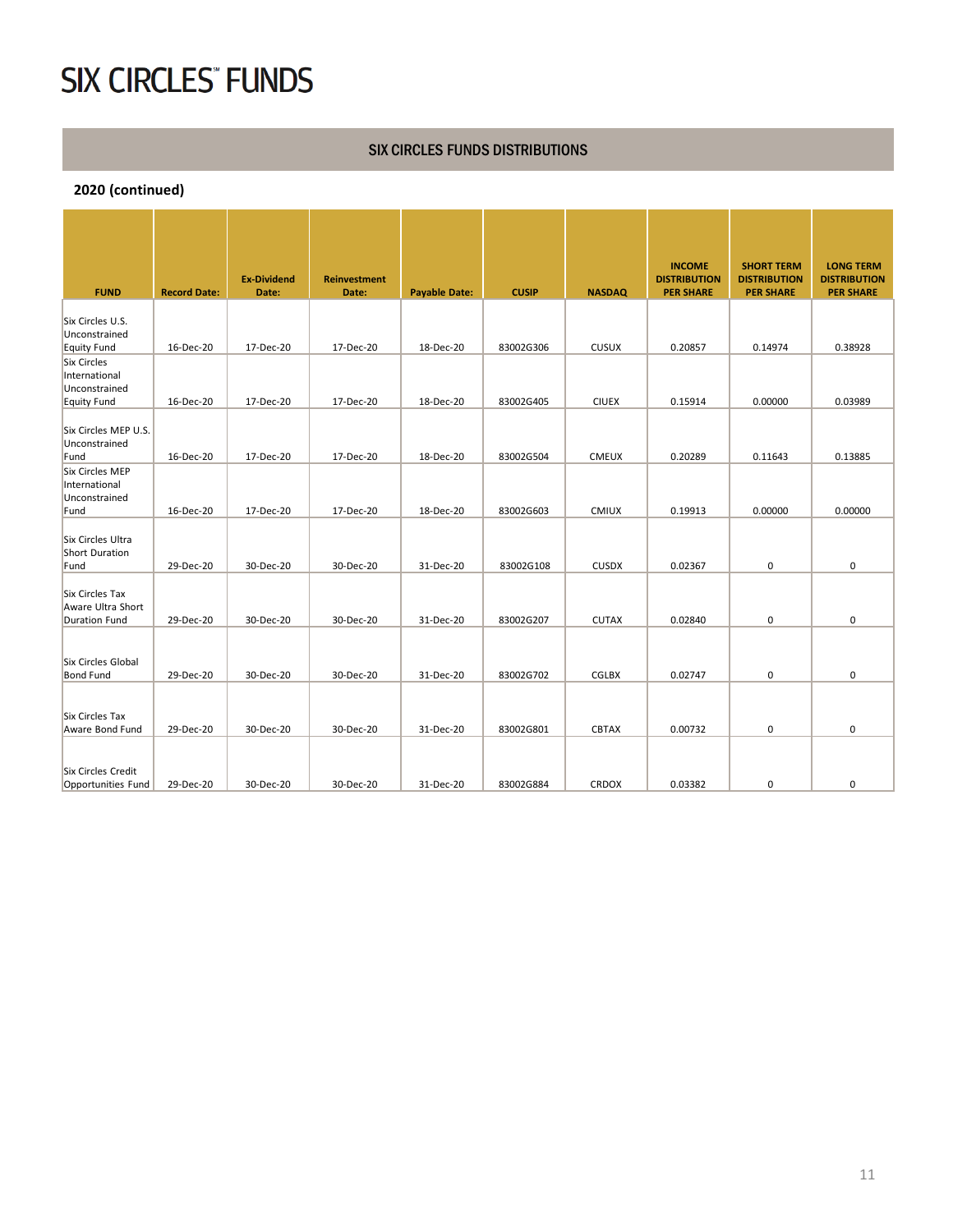#### SIX CIRCLES FUNDS DISTRIBUTIONS

| <b>FUND</b>                                                  | <b>Record Date:</b> | <b>Ex-Dividend</b><br>Date: | Reinvestment<br>Date: | <b>Payable Date:</b> | <b>CUSIP</b> | <b>NASDAQ</b> | <b>INCOME</b><br><b>DISTRIBUTION</b><br><b>PER SHARE</b> | <b>SHORT TERM</b><br><b>DISTRIBUTION</b><br><b>PER SHARE</b> | <b>LONG TERM</b><br><b>DISTRIBUTION</b><br><b>PER SHARE</b> |
|--------------------------------------------------------------|---------------------|-----------------------------|-----------------------|----------------------|--------------|---------------|----------------------------------------------------------|--------------------------------------------------------------|-------------------------------------------------------------|
| Six Circles Ultra<br>Short Duration                          |                     |                             |                       |                      |              |               |                                                          |                                                              |                                                             |
| Fund                                                         | 27-Jan-21           | 28-Jan-21                   | 28-Jan-21             | 29-Jan-21            | 83002G108    | <b>CUSDX</b>  | 0.01043                                                  | 0                                                            | $\pmb{0}$                                                   |
| Six Circles Tax<br>Aware Ultra Short<br><b>Duration Fund</b> | 27-Jan-21           | 28-Jan-21                   | 28-Jan-21             | 29-Jan-21            | 83002G207    | <b>CUTAX</b>  | 0.00597                                                  | 0                                                            | 0                                                           |
| Six Circles Global<br><b>Bond Fund</b>                       |                     | 28-Jan-21                   | 28-Jan-21             | 29-Jan-21            | 83002G702    | CGLBX         |                                                          | 0                                                            | 0                                                           |
|                                                              | 27-Jan-21           |                             |                       |                      |              |               | 0.00874                                                  |                                                              |                                                             |
| Six Circles Tax<br>Aware Bond Fund                           | 27-Jan-21           | 28-Jan-21                   | 28-Jan-21             | 29-Jan-21            | 83002G801    | <b>CBTAX</b>  | 0.00918                                                  | 0                                                            | 0                                                           |
| Six Circles Credit                                           |                     |                             |                       |                      |              |               |                                                          |                                                              |                                                             |
| Opportunities Fund                                           | 27-Jan-21           | 28-Jan-21                   | 28-Jan-21             | 29-Jan-21            | 83002G884    | <b>CRDOX</b>  | 0.03269                                                  | 0                                                            | 0                                                           |
| Six Circles Ultra<br>Short Duration<br>Fund                  | 24-Feb-21           | 25-Feb-21                   | 25-Feb-21             | 26-Feb-21            | 83002G108    | <b>CUSDX</b>  | 0.00599                                                  | 0                                                            | 0                                                           |
| Six Circles Tax<br>Aware Ultra Short<br><b>Duration Fund</b> | 24-Feb-21           | 25-Feb-21                   | 25-Feb-21             | 26-Feb-21            | 83002G207    | <b>CUTAX</b>  | 0.00473                                                  | 0                                                            | 0                                                           |
| Six Circles Global                                           |                     |                             |                       |                      |              |               |                                                          |                                                              |                                                             |
| <b>Bond Fund</b>                                             | 24-Feb-21           | 25-Feb-21                   | 25-Feb-21             | 26-Feb-21            | 83002G702    | <b>CGLBX</b>  | 0.00839                                                  | 0                                                            | $\pmb{0}$                                                   |
| Six Circles Tax<br>Aware Bond Fund                           | 24-Feb-21           | 25-Feb-21                   | 25-Feb-21             | 26-Feb-21            | 83002G801    | <b>CBTAX</b>  | 0.00744                                                  | 0                                                            | 0                                                           |
| Six Circles Credit<br>Opportunities Fund                     | 24-Feb-21           | 25-Feb-21                   | 25-Feb-21             | 26-Feb-21            | 83002G884    | <b>CRDOX</b>  | 0.01587                                                  | 0                                                            | 0                                                           |
| Six Circles Ultra<br>Short Duration                          |                     |                             |                       |                      |              |               |                                                          |                                                              |                                                             |
| Fund                                                         | 29-Mar-21           | 30-Mar-21                   | 30-Mar-21             | 31-Mar-21            | 83002G108    | <b>CUSDX</b>  | 0.00919                                                  | 0                                                            | 0                                                           |
| Six Circles Tax<br>Aware Ultra Short<br>Duration Fund        | 29-Mar-21           | 30-Mar-21                   | 30-Mar-21             | 31-Mar-21            | 83002G207    | <b>CUTAX</b>  | 0.00780                                                  | 0                                                            | 0                                                           |
|                                                              |                     |                             |                       |                      |              |               |                                                          |                                                              |                                                             |
| Six Circles Global<br><b>Bond Fund</b>                       | 29-Mar-21           | 30-Mar-21                   | 30-Mar-21             | 31-Mar-21            | 83002G702    | <b>CGLBX</b>  | 0.00985                                                  | 0                                                            | 0                                                           |
| Six Circles Tax                                              |                     |                             |                       |                      |              |               |                                                          |                                                              |                                                             |
| Aware Bond Fund                                              | 29-Mar-21           | 30-Mar-21                   | 30-Mar-21             | 31-Mar-21            | 83002G801    | <b>CBTAX</b>  | 0.01066                                                  | 0                                                            | 0                                                           |
| Six Circles Credit<br>Opportunities Fund                     | 29-Mar-21           | 30-Mar-21                   | 30-Mar-21             | 31-Mar-21            | 83002G884    | CRDOX         | 0.03052                                                  | $\pmb{0}$                                                    | 0                                                           |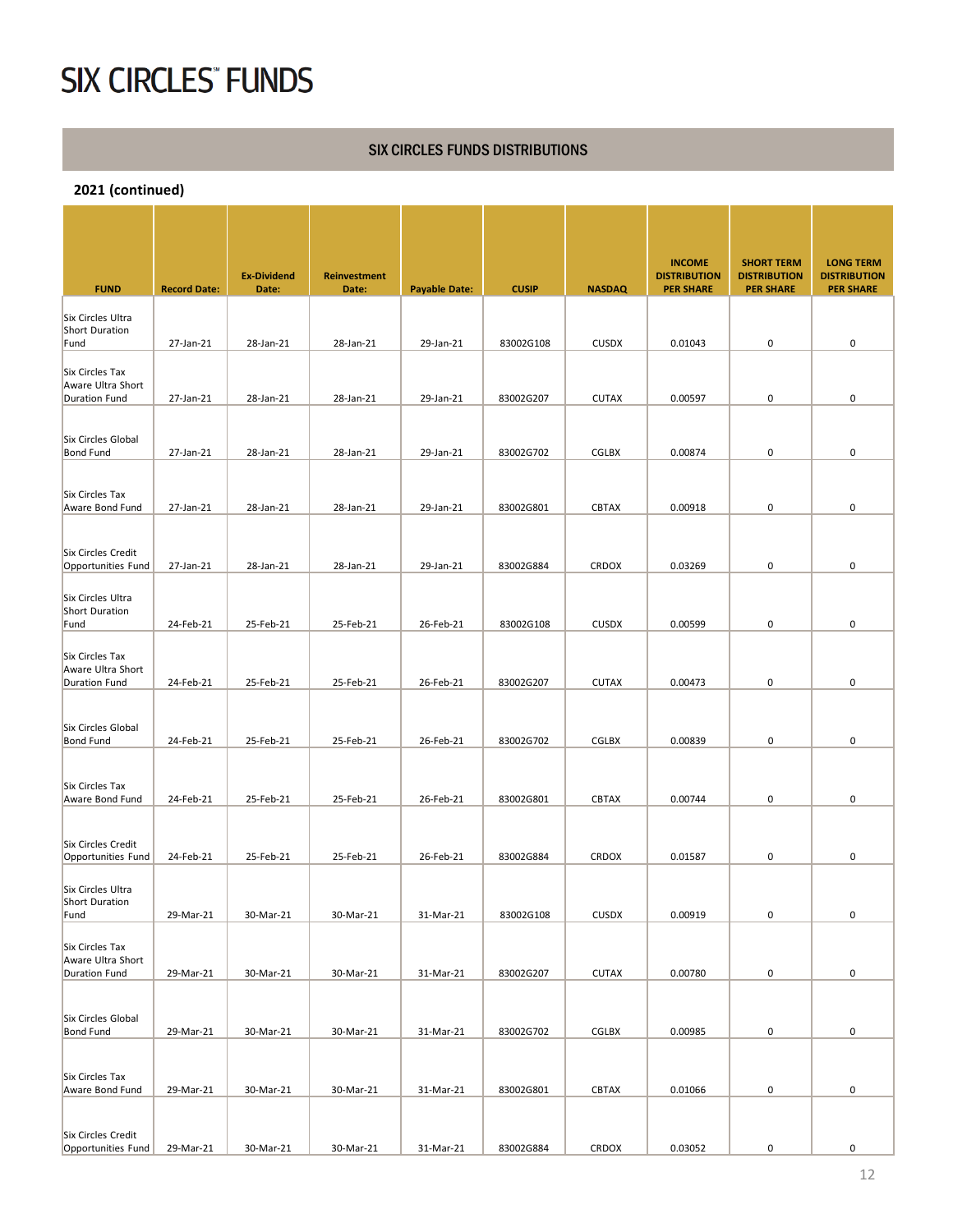#### SIX CIRCLES FUNDS DISTRIBUTIONS

| <b>FUND</b>                                                  | <b>Record Date:</b> | <b>Ex-Dividend</b><br>Date: | Reinvestment<br>Date: | <b>Payable Date:</b> | <b>CUSIP</b> | <b>NASDAQ</b> | <b>INCOME</b><br><b>DISTRIBUTION</b><br><b>PER SHARE</b> | <b>SHORT TERM</b><br><b>DISTRIBUTION</b><br><b>PER SHARE</b> | <b>LONG TERM</b><br><b>DISTRIBUTION</b><br><b>PER SHARE</b> |
|--------------------------------------------------------------|---------------------|-----------------------------|-----------------------|----------------------|--------------|---------------|----------------------------------------------------------|--------------------------------------------------------------|-------------------------------------------------------------|
| Six Circles Ultra<br>Short Duration<br>Fund                  | 28-Apr-21           | 29-Apr-21                   | 29-Apr-21             | 30-Apr-21            | 83002G108    | <b>CUSDX</b>  | 0.00720                                                  | 0                                                            | $\pmb{0}$                                                   |
| Six Circles Tax<br>Aware Ultra Short                         |                     |                             |                       |                      |              |               |                                                          |                                                              |                                                             |
| <b>Duration Fund</b>                                         | 28-Apr-21           | 29-Apr-21                   | 29-Apr-21             | 30-Apr-21            | 83002G207    | <b>CUTAX</b>  | 0.00499                                                  | 0                                                            | 0                                                           |
| Six Circles Global<br><b>Bond Fund</b>                       | 28-Apr-21           | 29-Apr-21                   | 29-Apr-21             | 30-Apr-21            | 83002G702    | CGLBX         | 0.00969                                                  | 0                                                            | 0                                                           |
| Six Circles Tax<br>Aware Bond Fund                           | 28-Apr-21           | 29-Apr-21                   | 29-Apr-21             | 30-Apr-21            | 83002G801    | <b>CBTAX</b>  | 0.00850                                                  | 0                                                            | 0                                                           |
| Six Circles Credit<br>Opportunities Fund                     | 28-Apr-21           | 29-Apr-21                   | 29-Apr-21             | 30-Apr-21            | 83002G884    | CRDOX         | 0.02777                                                  | 0                                                            | 0                                                           |
| Six Circles Ultra<br>Short Duration<br>Fund                  | 26-May-21           | 27-May-21                   | 27-May-21             | 28-May-21            | 83002G108    | <b>CUSDX</b>  | 0.00594                                                  | 0                                                            | 0                                                           |
| Six Circles Tax<br>Aware Ultra Short<br><b>Duration Fund</b> | 26-May-21           | 27-May-21                   | 27-May-21             | 28-May-21            | 83002G207    | <b>CUTAX</b>  | 0.00585                                                  | 0                                                            | 0                                                           |
| Six Circles Global<br><b>Bond Fund</b>                       | 26-May-21           | 27-May-21                   | 27-May-21             | 28-May-21            | 83002G702    | <b>CGLBX</b>  | 0.00940                                                  | 0                                                            | 0                                                           |
| Six Circles Tax<br>Aware Bond Fund                           | 26-May-21           | 27-May-21                   | 27-May-21             | 28-May-21            | 83002G801    | <b>CBTAX</b>  | 0.00918                                                  | 0                                                            | 0                                                           |
| Six Circles Credit<br>Opportunities Fund                     | 26-May-21           | 27-May-21                   | 27-May-21             | 28-May-21            | 83002G884    | <b>CRDOX</b>  | 0.02771                                                  | 0                                                            | 0                                                           |
| Six Circles Ultra<br>Short Duration<br>Fund                  | 28-Jun-21           | 29-Jun-21                   | 29-Jun-21             | 30-Jun-21            | 83002G108    | <b>CUSDX</b>  | 0.00535                                                  | 0                                                            | 0                                                           |
| Six Circles Tax<br>Aware Ultra Short<br>Duration Fund        | 28-Jun-21           | 29-Jun-21                   | 29-Jun-21             | 30-Jun-21            | 83002G207    | <b>CUTAX</b>  | 0.00509                                                  | 0                                                            | 0                                                           |
| Six Circles Global<br><b>Bond Fund</b>                       | 28-Jun-21           | 29-Jun-21                   | 29-Jun-21             | 30-Jun-21            | 83002G702    | <b>CGLBX</b>  | 0.00969                                                  | 0                                                            | 0                                                           |
| Six Circles Tax                                              |                     |                             |                       |                      |              |               |                                                          |                                                              |                                                             |
| Aware Bond Fund<br>Six Circles Credit                        | 28-Jun-21           | 29-Jun-21                   | 29-Jun-21             | 30-Jun-21            | 83002G801    | <b>CBTAX</b>  | 0.00849                                                  | 0                                                            | 0                                                           |
| Opportunities Fund                                           | 28-Jun-21           | 29-Jun-21                   | 29-Jun-21             | 30-Jun-21            | 83002G884    | CRDOX         | 0.02937                                                  | $\pmb{0}$                                                    | 0                                                           |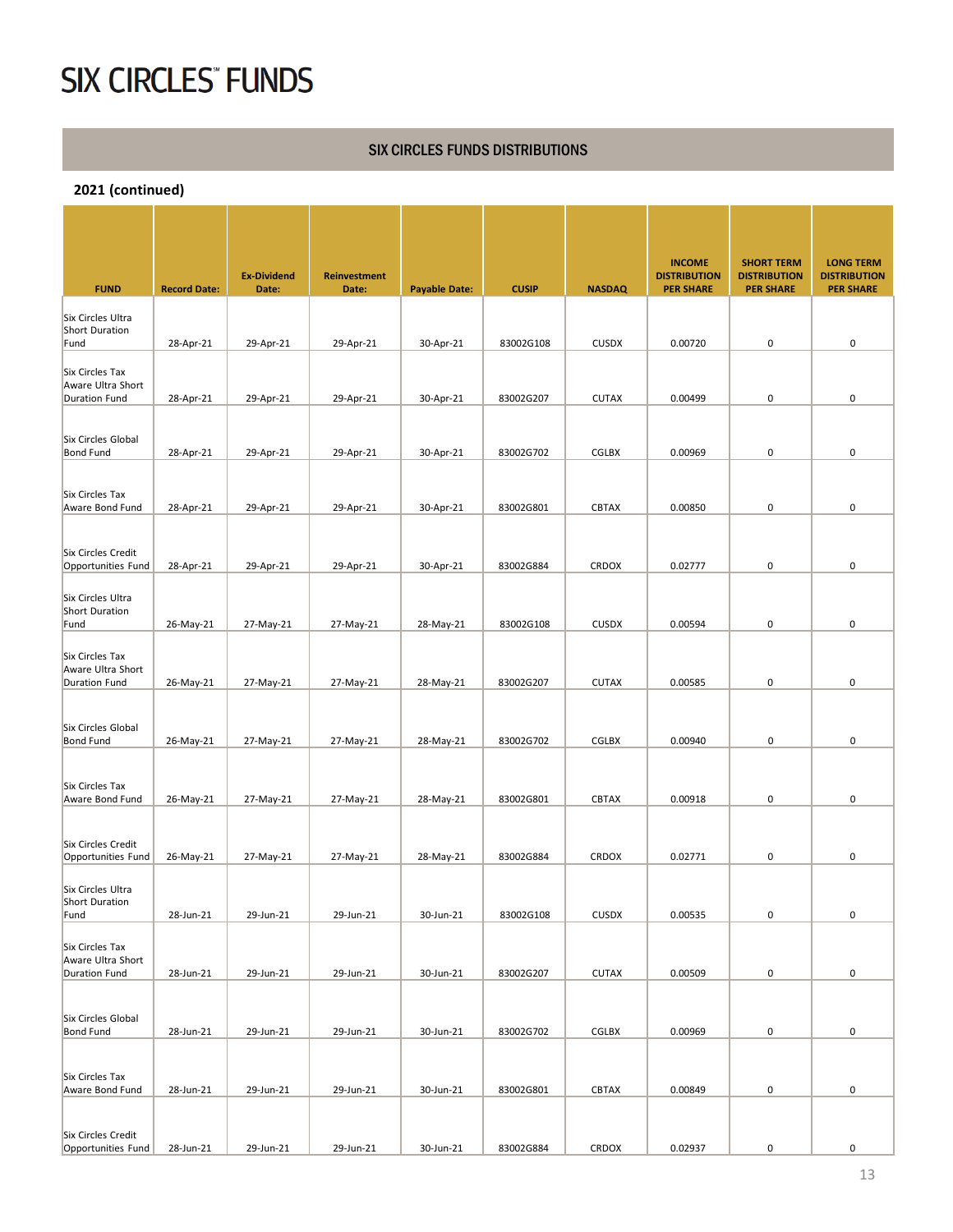#### SIX CIRCLES FUNDS DISTRIBUTIONS

| <b>FUND</b>                                           | <b>Record Date:</b> | <b>Ex-Dividend</b><br>Date: | <b>Reinvestment</b><br>Date: | <b>Payable Date:</b> | <b>CUSIP</b> | <b>NASDAQ</b> | <b>INCOME</b><br><b>DISTRIBUTION</b><br><b>PER SHARE</b> | <b>SHORT TERM</b><br><b>DISTRIBUTION</b><br><b>PER SHARE</b> | <b>LONG TERM</b><br><b>DISTRIBUTION</b><br><b>PER SHARE</b> |
|-------------------------------------------------------|---------------------|-----------------------------|------------------------------|----------------------|--------------|---------------|----------------------------------------------------------|--------------------------------------------------------------|-------------------------------------------------------------|
|                                                       |                     |                             |                              |                      |              |               |                                                          |                                                              |                                                             |
| Six Circles Ultra<br>Short Duration<br>Fund           | 28-Jul-21           | 29-Jul-21                   | 29-Jul-21                    | 30-Jul-21            | 83002G108    | <b>CUSDX</b>  | 0.00500                                                  | 0                                                            | 0                                                           |
| Six Circles Tax<br>Aware Ultra Short<br>Duration Fund | 28-Jul-21           | 29-Jul-21                   | 29-Jul-21                    | 30-Jul-21            | 83002G207    | <b>CUTAX</b>  | 0.00487                                                  | 0                                                            | 0                                                           |
|                                                       |                     |                             |                              |                      |              |               |                                                          |                                                              |                                                             |
| Six Circles Global<br><b>Bond Fund</b>                | 28-Jul-21           | 29-Jul-21                   | 29-Jul-21                    | 30-Jul-21            | 83002G702    | <b>CGLBX</b>  | 0.01011                                                  | 0                                                            | 0                                                           |
| Six Circles Tax<br>Aware Bond Fund                    | 28-Jul-21           | 29-Jul-21                   | 29-Jul-21                    | 30-Jul-21            | 83002G801    | <b>CBTAX</b>  | 0.00897                                                  | 0                                                            | 0                                                           |
|                                                       |                     |                             |                              |                      |              |               |                                                          |                                                              |                                                             |
| Six Circles Credit<br>Opportunities Fund              | 28-Jul-21           | 29-Jul-21                   | 29-Jul-21                    | 30-Jul-21            | 83002G884    | <b>CRDOX</b>  | 0.02896                                                  | 0                                                            | 0                                                           |
| Six Circles Ultra<br>Short Duration                   |                     |                             |                              |                      |              |               |                                                          |                                                              |                                                             |
| Fund                                                  | 27-Aug-21           | 30-Aug-21                   | 30-Aug-21                    | 31-Aug-21            | 83002G108    | <b>CUSDX</b>  | 0.00479                                                  | 0                                                            | 0                                                           |
| Six Circles Tax<br>Aware Ultra Short<br>Duration Fund | 27-Aug-21           | 30-Aug-21                   | 30-Aug-21                    | 31-Aug-21            | 83002G207    | <b>CUTAX</b>  | 0.00442                                                  | 0                                                            | 0                                                           |
|                                                       |                     |                             |                              |                      |              |               |                                                          |                                                              |                                                             |
| Six Circles Global<br><b>Bond Fund</b>                | 27-Aug-21           | 30-Aug-21                   | 30-Aug-21                    | 31-Aug-21            | 83002G702    | CGLBX         | 0.00973                                                  | 0                                                            | 0                                                           |
|                                                       |                     |                             |                              |                      |              |               |                                                          |                                                              |                                                             |
| Six Circles Tax<br>Aware Bond Fund                    | 27-Aug-21           | 30-Aug-21                   | 30-Aug-21                    | 31-Aug-21            | 83002G801    | <b>CBTAX</b>  | 0.00878                                                  | 0                                                            | 0                                                           |
| Six Circles Credit<br>Opportunities Fund              | 27-Aug-21           | 30-Aug-21                   | 30-Aug-21                    | 31-Aug-21            | 83002G884    | <b>CRDOX</b>  | 0.02836                                                  | 0                                                            | 0                                                           |
| Six Circles Ultra<br>Short Duration                   |                     |                             |                              |                      |              |               |                                                          |                                                              |                                                             |
| Fund                                                  | 28-Sep-21           | 29-Sep-21                   | 29-Sep-21                    | 30-Sep-21            | 83002G108    | <b>CUSDX</b>  | 0.00486                                                  | 0                                                            | 0                                                           |
| Six Circles Tax<br>Aware Ultra Short<br>Duration Fund | 28-Sep-21           | 29-Sep-21                   | 29-Sep-21                    | 30-Sep-21            | 83002G207    | <b>CUTAX</b>  | 0.00388                                                  | 0                                                            | 0                                                           |
|                                                       |                     |                             |                              |                      |              |               |                                                          |                                                              |                                                             |
| Six Circles Global<br><b>Bond Fund</b>                | 28-Sep-21           | 29-Sep-21                   | 29-Sep-21                    | 30-Sep-21            | 83002G702    | CGLBX         | 0.01043                                                  | 0                                                            | 0                                                           |
|                                                       |                     |                             |                              |                      |              |               |                                                          |                                                              |                                                             |
| Six Circles Tax<br>Aware Bond Fund                    | 28-Sep-21           | 29-Sep-21                   | 29-Sep-21                    | 30-Sep-21            | 83002G801    | CBTAX         | 0.00877                                                  | 0                                                            | 0                                                           |
| Six Circles Credit<br>Opportunities Fund              | 28-Sep-21           | 29-Sep-21                   | 29-Sep-21                    | 30-Sep-21            | 83002G884    | CRDOX         | 0.02917                                                  | $\pmb{0}$                                                    | 0                                                           |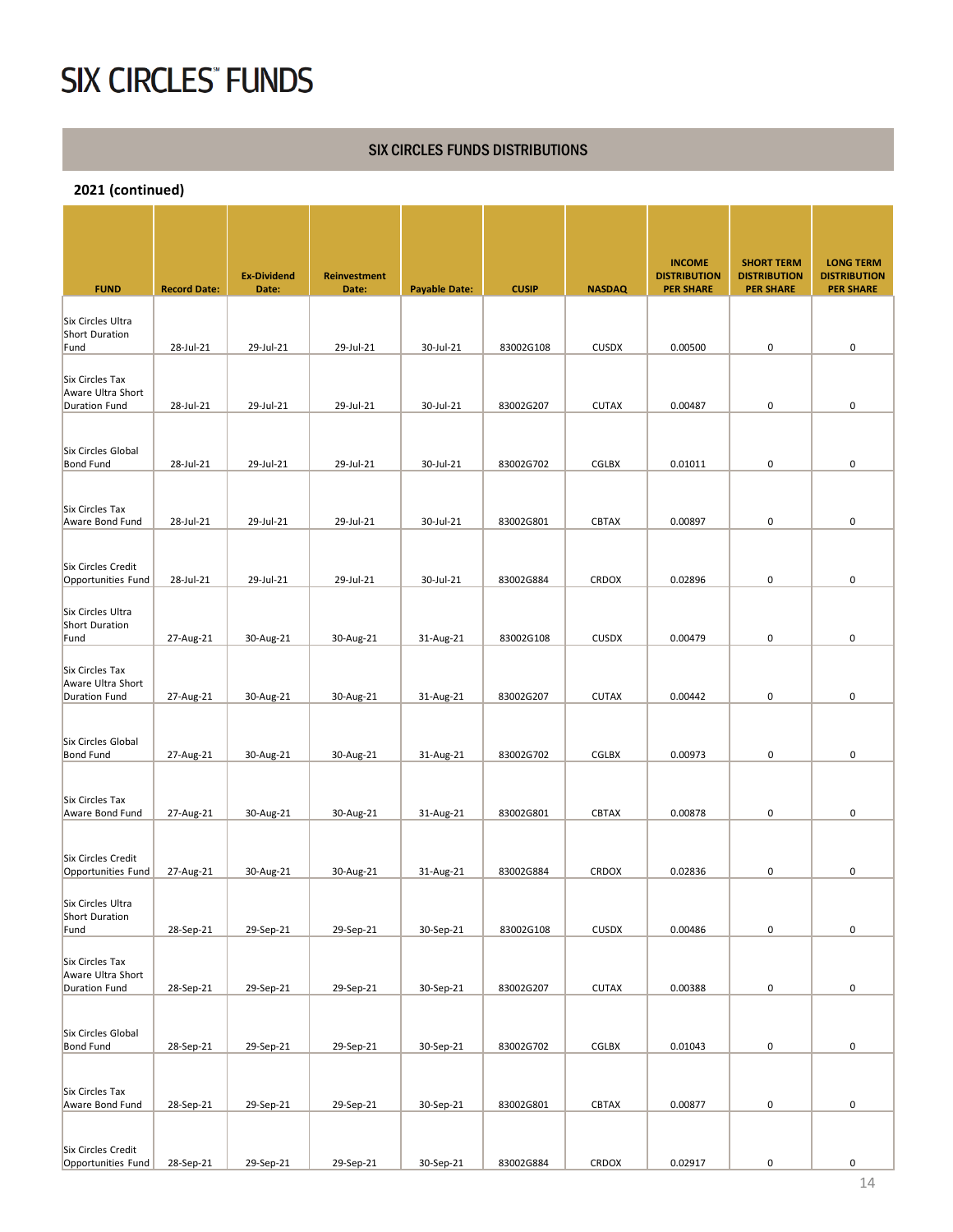#### SIX CIRCLES FUNDS DISTRIBUTIONS

| <b>FUND</b>                              | <b>Record Date:</b> | <b>Ex-Dividend</b><br>Date: | <b>Reinvestment</b><br>Date: | <b>Payable Date:</b> | <b>CUSIP</b> | <b>NASDAQ</b> | <b>INCOME</b><br><b>DISTRIBUTION</b><br><b>PER SHARE</b> | <b>SHORT TERM</b><br><b>DISTRIBUTION</b><br><b>PER SHARE</b> | <b>LONG TERM</b><br><b>DISTRIBUTION</b><br><b>PER SHARE</b> |
|------------------------------------------|---------------------|-----------------------------|------------------------------|----------------------|--------------|---------------|----------------------------------------------------------|--------------------------------------------------------------|-------------------------------------------------------------|
| Six Circles Ultra                        |                     |                             |                              |                      |              |               |                                                          |                                                              |                                                             |
| Short Duration<br>Fund                   | 27-Oct-21           | 28-Oct-21                   | 28-Oct-21                    | 29-Oct-21            | 83002G108    | <b>CUSDX</b>  | 0.00504                                                  | 0                                                            | 0                                                           |
|                                          |                     |                             |                              |                      |              |               |                                                          |                                                              |                                                             |
| Six Circles Tax<br>Aware Ultra Short     |                     |                             |                              |                      |              |               |                                                          |                                                              |                                                             |
| <b>Duration Fund</b>                     | 27-Oct-21           | 28-Oct-21                   | 28-Oct-21                    | 29-Oct-21            | 83002G207    | <b>CUTAX</b>  | 0.00393                                                  | 0                                                            | 0                                                           |
| Six Circles Global                       |                     |                             |                              |                      |              |               |                                                          |                                                              |                                                             |
| Bond Fund                                | 27-Oct-21           | 28-Oct-21                   | 28-Oct-21                    | 29-Oct-21            | 83002G702    | <b>CGLBX</b>  | 0.00970                                                  | 0                                                            | $\pmb{0}$                                                   |
|                                          |                     |                             |                              |                      |              |               |                                                          |                                                              |                                                             |
| Six Circles Tax<br>Aware Bond Fund       | 27-Oct-21           | 28-Oct-21                   | 28-Oct-21                    | 29-Oct-21            | 83002G801    | <b>CBTAX</b>  | 0.00951                                                  | 0                                                            | 0                                                           |
|                                          |                     |                             |                              |                      |              |               |                                                          |                                                              |                                                             |
| Six Circles Credit                       |                     |                             |                              |                      |              |               |                                                          |                                                              |                                                             |
| Opportunities Fund                       | 27-Oct-21           | 28-Oct-21                   | 28-Oct-21                    | 29-Oct-21            | 83002G884    | <b>CRDOX</b>  | 0.02922                                                  | 0                                                            | 0                                                           |
| Six Circles Ultra<br>Short Duration      |                     |                             |                              |                      |              |               |                                                          |                                                              |                                                             |
| Fund                                     | 23-Nov-21           | 24-Nov-21                   | 24-Nov-21                    | 26-Nov-21            | 83002G108    | <b>CUSDX</b>  | 0.00431                                                  | 0                                                            | 0                                                           |
| Six Circles Tax                          |                     |                             |                              |                      |              |               |                                                          |                                                              |                                                             |
| Aware Ultra Short<br>Duration Fund       | 23-Nov-21           | 24-Nov-21                   | 24-Nov-21                    | 26-Nov-21            | 83002G207    | <b>CUTAX</b>  | 0.00321                                                  | 0                                                            | 0                                                           |
|                                          |                     |                             |                              |                      |              |               |                                                          |                                                              |                                                             |
| Six Circles Global                       |                     |                             |                              |                      |              |               |                                                          |                                                              |                                                             |
| <b>Bond Fund</b>                         | 23-Nov-21           | 24-Nov-21                   | 24-Nov-21                    | 26-Nov-21            | 83002G702    | <b>CGLBX</b>  | 0.00995                                                  | 0                                                            | 0                                                           |
| Six Circles Tax                          |                     |                             |                              |                      |              |               |                                                          |                                                              |                                                             |
| Aware Bond Fund                          | 23-Nov-21           | 24-Nov-21                   | 24-Nov-21                    | 26-Nov-21            | 83002G801    | <b>CBTAX</b>  | 0.00898                                                  | 0                                                            | 0                                                           |
|                                          |                     |                             |                              |                      |              |               |                                                          |                                                              |                                                             |
| Six Circles Credit<br>Opportunities Fund | 23-Nov-21           | 24-Nov-21                   | 24-Nov-21                    | 26-Nov-21            | 83002G884    | <b>CRDOX</b>  | 0.03009                                                  | 0                                                            | 0                                                           |
| Six Circles U.S.                         |                     |                             |                              |                      |              |               |                                                          |                                                              |                                                             |
| Unconstrained<br>Equity Fund             | 16-Dec-21           | 17-Dec-21                   | 17-Dec-21                    | 20-Dec-21            | 83002G306    | <b>CUSUX</b>  | 0.19467                                                  | 1.28348                                                      | 0.99496                                                     |
| Six Circles                              |                     |                             |                              |                      |              |               |                                                          |                                                              |                                                             |
| International<br>Unconstrained           |                     |                             |                              |                      |              |               |                                                          |                                                              |                                                             |
| Equity Fund                              | 16-Dec-21           | 17-Dec-21                   | 17-Dec-21                    | 20-Dec-21            | 83002G405    | <b>CIUEX</b>  | 0.27086                                                  | 0                                                            | 0                                                           |
| Six Circles MEP U.S.                     |                     |                             |                              |                      |              |               |                                                          |                                                              |                                                             |
| Unconstrained<br>Fund                    | 16-Dec-21           | 17-Dec-21                   | 17-Dec-21                    | 20-Dec-21            | 83002G504    | <b>CMEUX</b>  | 0.14917                                                  | 0.21272                                                      | 0.32590                                                     |
| Six Circles MEP<br>International         |                     |                             |                              |                      |              |               |                                                          |                                                              |                                                             |
| Unconstrained<br>Fund                    | 16-Dec-21           | 17-Dec-21                   | 17-Dec-21                    | 20-Dec-21            | 83002G603    | <b>CMIUX</b>  | 0.24942                                                  | 0                                                            | 0                                                           |
|                                          |                     |                             |                              |                      |              |               |                                                          |                                                              |                                                             |
| Six Circles Tax                          |                     |                             |                              |                      |              |               |                                                          |                                                              |                                                             |
| Aware Bond Fund                          | 16-Dec-21           | 17-Dec-21                   | 17-Dec-21                    | 20-Dec-21            | 83002G801    | CBTAX         | 0                                                        | $\mathsf{O}\xspace$                                          | 0.00015                                                     |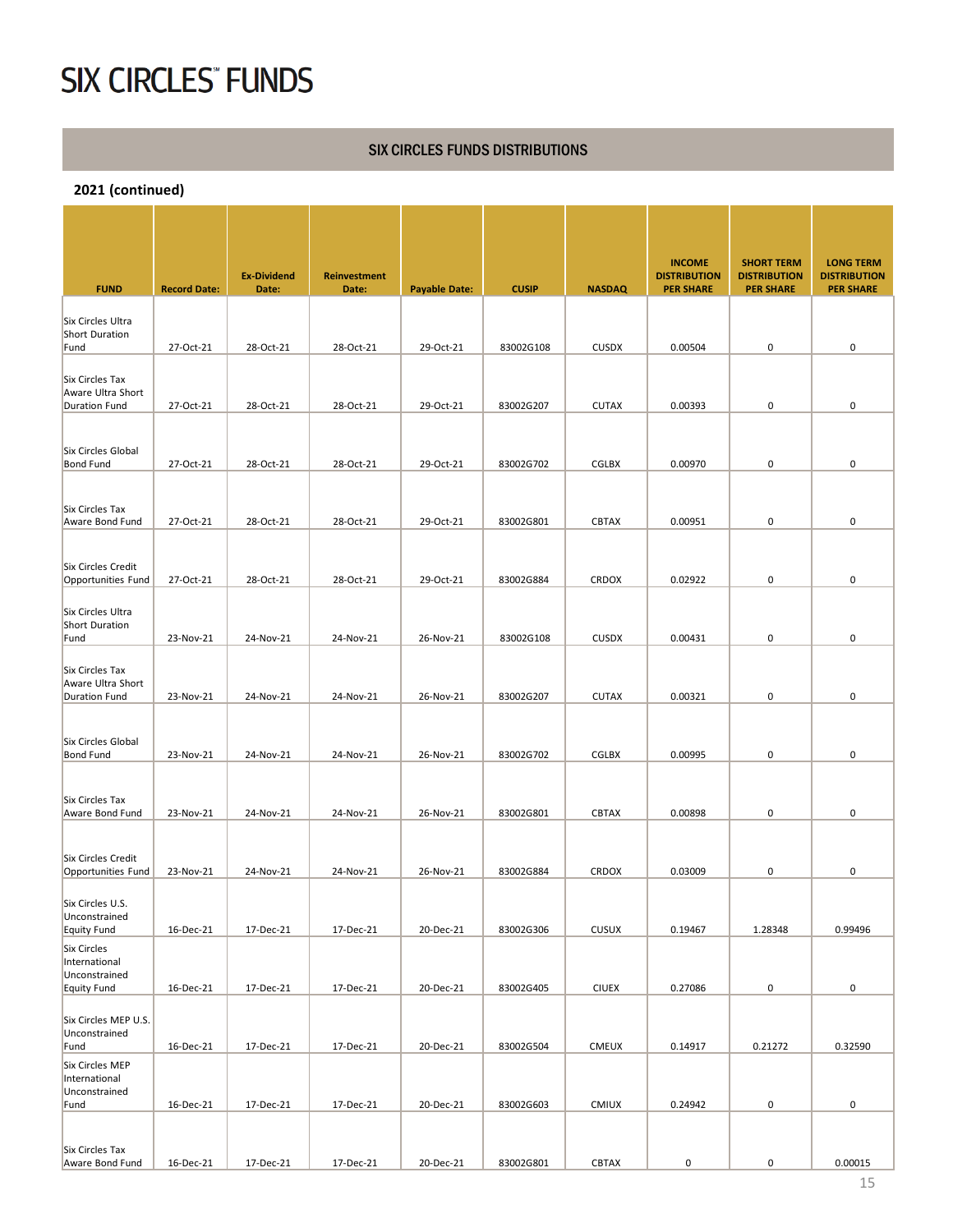#### SIX CIRCLES FUNDS DISTRIBUTIONS

| <b>FUND</b>                              | <b>Record Date:</b> | <b>Ex-Dividend</b><br>Date: | <b>Reinvestment</b><br>Date: | <b>Payable Date:</b> | <b>CUSIP</b> | <b>NASDAQ</b> | <b>INCOME</b><br><b>DISTRIBUTION</b><br><b>PER SHARE</b> | <b>SHORT TERM</b><br><b>DISTRIBUTION</b><br><b>PER SHARE</b> | <b>LONG TERM</b><br><b>DISTRIBUTION</b><br><b>PER SHARE</b> |
|------------------------------------------|---------------------|-----------------------------|------------------------------|----------------------|--------------|---------------|----------------------------------------------------------|--------------------------------------------------------------|-------------------------------------------------------------|
|                                          |                     |                             |                              |                      |              |               |                                                          |                                                              |                                                             |
| Six Circles Global<br><b>Bond Fund</b>   | 16-Dec-21           | 17-Dec-21                   | 17-Dec-21                    | 20-Dec-21            | 83002G702    | CGLBX         | 0                                                        | 0.00504                                                      | 0                                                           |
|                                          |                     |                             |                              |                      |              |               |                                                          |                                                              |                                                             |
| Six Circles Credit<br>Opportunities Fund | 16-Dec-21           | 17-Dec-21                   | 17-Dec-21                    | 20-Dec-21            | 83002G884    | <b>CRDOX</b>  | 0                                                        | 0.00855                                                      | 0.00115                                                     |
|                                          |                     |                             |                              |                      |              |               |                                                          |                                                              |                                                             |
| Six Circles Ultra<br>Short Duration      |                     |                             |                              |                      |              |               |                                                          |                                                              |                                                             |
| Fund                                     | 28-Dec-21           | 29-Dec-21                   | 29-Dec-21                    | 30-Dec-21            | 83002G108    | <b>CUSDX</b>  | 0.02672                                                  | $\mathbf 0$                                                  | 0                                                           |
| Six Circles Tax                          |                     |                             |                              |                      |              |               |                                                          |                                                              |                                                             |
| Aware Ultra Short<br>Duration Fund       | 28-Dec-21           | 29-Dec-21                   | 29-Dec-21                    | 30-Dec-21            | 83002G207    | <b>CUTAX</b>  | 0.00347                                                  | 0                                                            | 0                                                           |
|                                          |                     |                             |                              |                      |              |               |                                                          |                                                              |                                                             |
| Six Circles Global                       |                     |                             |                              |                      |              |               |                                                          |                                                              |                                                             |
| <b>Bond Fund</b>                         | 28-Dec-21           | 29-Dec-21                   | 29-Dec-21                    | 30-Dec-21            | 83002G702    | CGLBX         | 0.14308                                                  | $\mathbf 0$                                                  | 0                                                           |
|                                          |                     |                             |                              |                      |              |               |                                                          |                                                              |                                                             |
| Six Circles Tax                          |                     |                             |                              |                      |              |               |                                                          |                                                              |                                                             |
| Aware Bond Fund                          | 28-Dec-21           | 29-Dec-21                   | 29-Dec-21                    | 30-Dec-21            | 83002G801    | <b>CBTAX</b>  | 0.01044                                                  | 0                                                            | 0                                                           |
|                                          |                     |                             |                              |                      |              |               |                                                          |                                                              |                                                             |
| Six Circles Credit                       |                     |                             |                              |                      |              |               |                                                          |                                                              |                                                             |
| Opportunities Fund                       | 28-Dec-21           | 29-Dec-21                   | 29-Dec-21                    | 30-Dec-21            | 83002G884    | <b>CRDOX</b>  | 0.03730                                                  | 0                                                            | 0                                                           |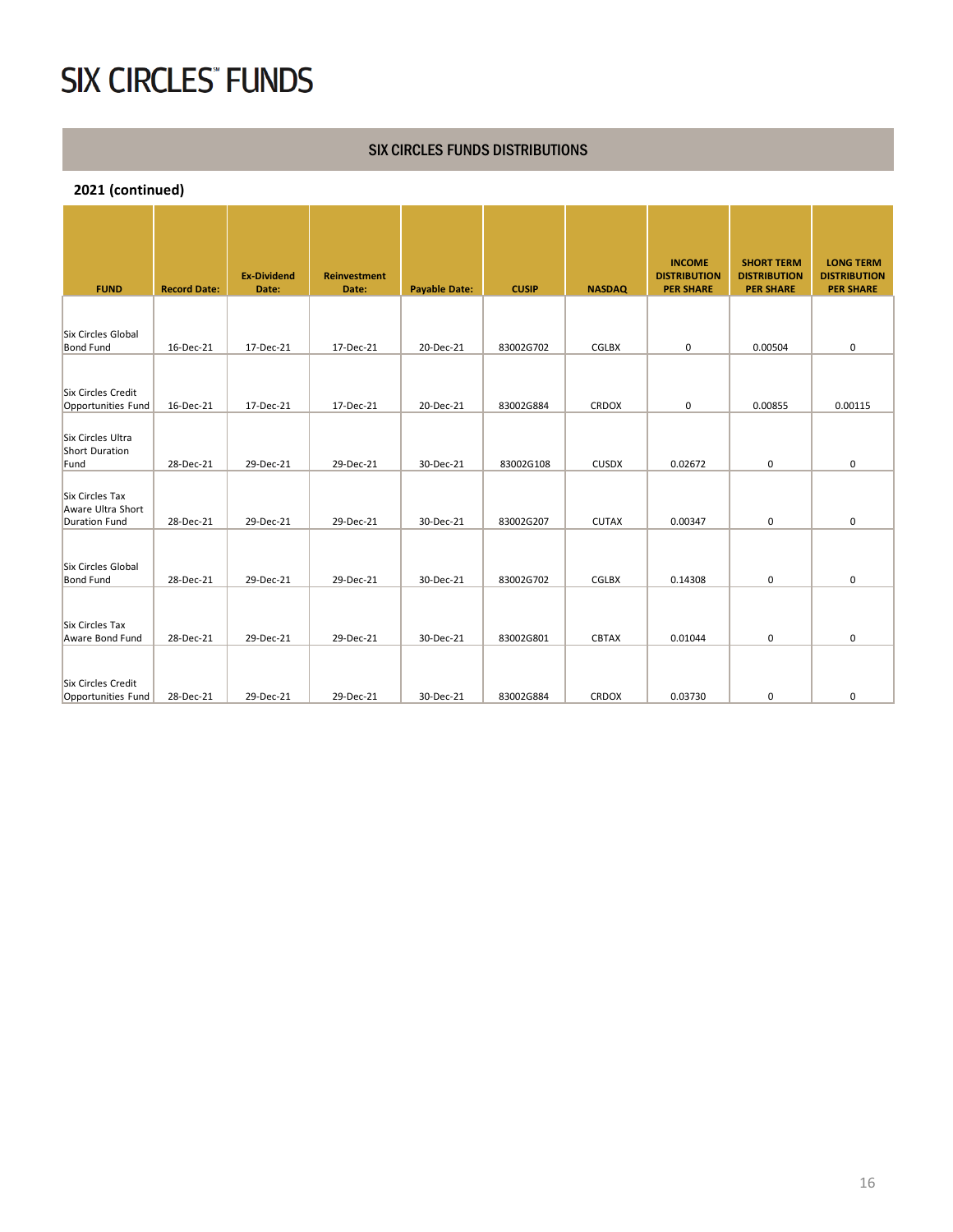#### SIX CIRCLES FUNDS DISTRIBUTIONS

| 2022                                                         |                     |                    |                     |                      |              |               |                                      |                                          |                                         |
|--------------------------------------------------------------|---------------------|--------------------|---------------------|----------------------|--------------|---------------|--------------------------------------|------------------------------------------|-----------------------------------------|
|                                                              |                     | <b>Ex-Dividend</b> | <b>Reinvestment</b> |                      |              |               | <b>INCOME</b><br><b>DISTRIBUTION</b> | <b>SHORT TERM</b><br><b>DISTRIBUTION</b> | <b>LONG TERM</b><br><b>DISTRIBUTION</b> |
| <b>FUND</b>                                                  | <b>Record Date:</b> | Date:              | Date:               | <b>Payable Date:</b> | <b>CUSIP</b> | <b>NASDAQ</b> | <b>PER SHARE</b>                     | <b>PER SHARE</b>                         | <b>PER SHARE</b>                        |
| Six Circles Ultra<br><b>Short Duration</b>                   |                     |                    |                     |                      |              |               |                                      |                                          |                                         |
| Fund                                                         | 27-Jan-22           | 28-Jan-22          | 28-Jan-22           | 31-Jan-22            | 83002G108    | <b>CUSDX</b>  | 0.00471                              | 0                                        | 0                                       |
| Six Circles Tax<br>Aware Ultra Short                         |                     |                    |                     |                      |              |               |                                      |                                          |                                         |
| <b>Duration Fund</b>                                         | 27-Jan-22           | 28-Jan-22          | 28-Jan-22           | 31-Jan-22            | 83002G207    | <b>CUTAX</b>  | 0.00336                              | 0                                        | 0                                       |
| Six Circles Global<br><b>Bond Fund</b>                       | 27-Jan-22           | 28-Jan-22          | 28-Jan-22           | 31-Jan-22            | 83002G702    | <b>CGLBX</b>  | 0.01025                              | 0                                        | 0                                       |
|                                                              |                     |                    |                     |                      |              |               |                                      |                                          |                                         |
| Six Circles Tax<br>Aware Bond Fund                           | 27-Jan-22           | 28-Jan-22          | 28-Jan-22           | 31-Jan-22            | 83002G801    | <b>CBTAX</b>  | 0.01007                              | 0                                        | 0                                       |
|                                                              |                     |                    |                     |                      |              |               |                                      |                                          |                                         |
| Six Circles Credit<br>Opportunities Fund                     | 27-Jan-22           | 28-Jan-22          | 28-Jan-22           | 31-Jan-22            | 83002G884    | <b>CRDOX</b>  | 0.02942                              | 0                                        | 0                                       |
| Six Circles Ultra<br><b>Short Duration</b><br>Fund           | 24-Feb-22           | 25-Feb-22          | 25-Feb-22           | 28-Feb-22            | 83002G108    | <b>CUSDX</b>  | 0.00480                              | 0                                        | 0                                       |
|                                                              |                     |                    |                     |                      |              |               |                                      |                                          |                                         |
| Six Circles Tax<br>Aware Ultra Short<br>Duration Fund        | 24-Feb-22           | 25-Feb-22          | 25-Feb-22           | 28-Feb-22            | 83002G207    | <b>CUTAX</b>  | 0.00289                              | 0                                        | 0                                       |
|                                                              |                     |                    |                     |                      |              |               |                                      |                                          |                                         |
| Six Circles Global<br><b>Bond Fund</b>                       | 24-Feb-22           | 25-Feb-22          | 25-Feb-22           | 28-Feb-22            | 83002G702    | <b>CGLBX</b>  | 0.00926                              | 0                                        | 0                                       |
|                                                              |                     |                    |                     |                      |              |               |                                      |                                          |                                         |
| Six Circles Tax<br>Aware Bond Fund                           | 24-Feb-22           | 25-Feb-22          | 25-Feb-22           | 28-Feb-22            | 83002G801    | CBTAX         | 0.00946                              | 0                                        | 0                                       |
| Six Circles Credit                                           |                     |                    |                     |                      |              |               |                                      |                                          |                                         |
| Opportunities Fund                                           | 24-Feb-22           | 25-Feb-22          | 25-Feb-22           | 28-Feb-22            | 83002G884    | <b>CRDOX</b>  | 0.04159                              | 0                                        | 0                                       |
| Six Circles Ultra<br><b>Short Duration</b><br>Fund           | 29-Mar-22           | 30-Mar-22          | 30-Mar-22           | 31-Mar-22            | 83002G108    | <b>CUSDX</b>  | 0.00652                              | 0                                        | 0                                       |
|                                                              |                     |                    |                     |                      |              |               |                                      |                                          |                                         |
| Six Circles Tax<br>Aware Ultra Short<br><b>Duration Fund</b> | 29-Mar-22           | 30-Mar-22          | 30-Mar-22           | 31-Mar-22            | 83002G207    | <b>CUTAX</b>  | 0.00486                              | 0                                        | 0                                       |
|                                                              |                     |                    |                     |                      |              |               |                                      |                                          |                                         |
| Six Circles Global<br><b>Bond Fund</b>                       | 29-Mar-22           | 30-Mar-22          | 30-Mar-22           | 31-Mar-22            | 83002G702    | CGLBX         | 0.01112                              | 0                                        | 0                                       |
|                                                              |                     |                    |                     |                      |              |               |                                      |                                          |                                         |
| Six Circles Tax<br>Aware Bond Fund                           | 29-Mar-22           | 30-Mar-22          | 30-Mar-22           | 31-Mar-22            | 83002G801    | <b>CBTAX</b>  | 0.01115                              | 0                                        | 0                                       |
|                                                              |                     |                    |                     |                      |              |               |                                      |                                          |                                         |
| Six Circles Credit<br>Opportunities Fund                     | 29-Mar-22           | 30-Mar-22          | 30-Mar-22           | 31-Mar-22            | 83002G884    | CRDOX         | 0.04665                              | 0                                        | 0                                       |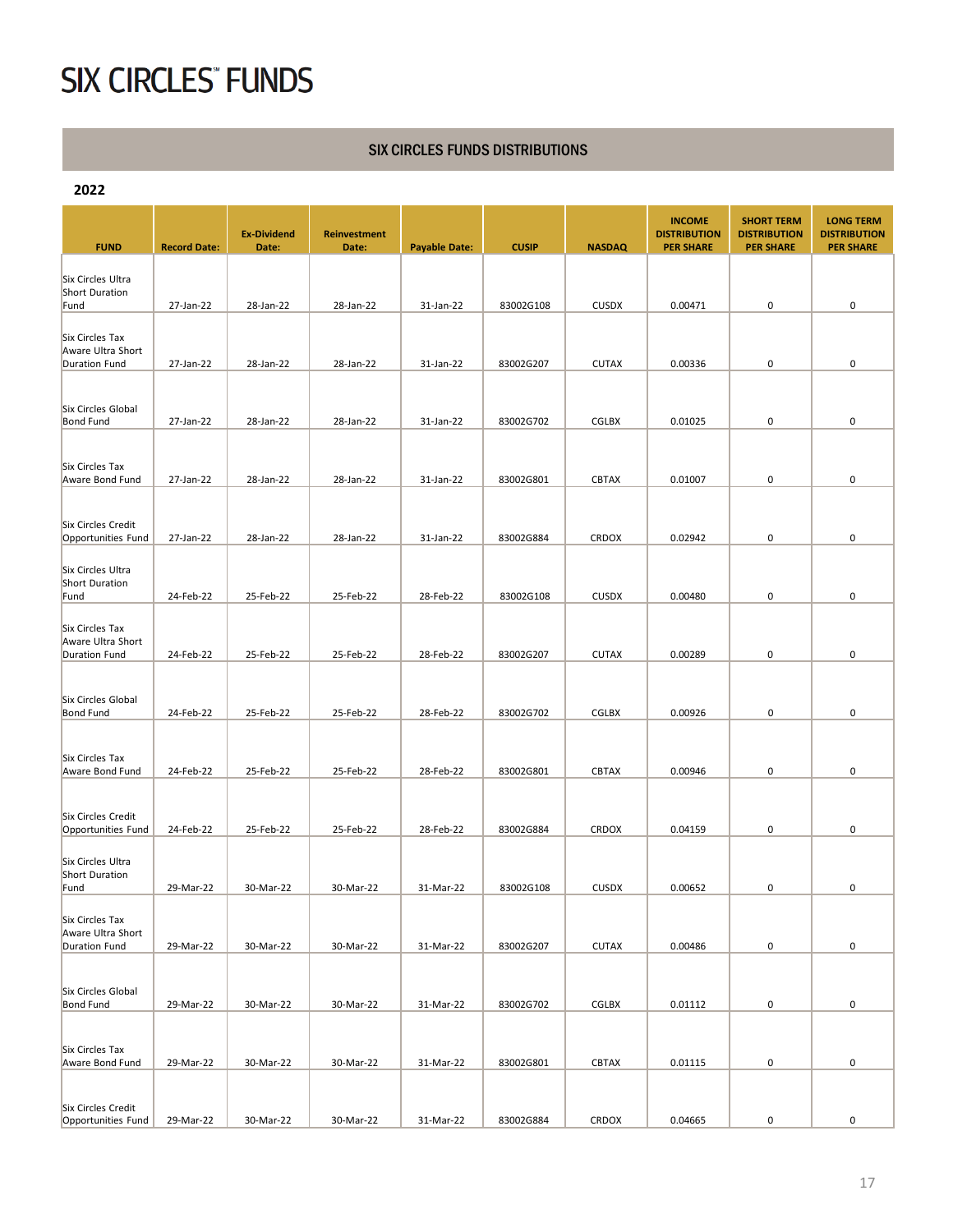#### SIX CIRCLES FUNDS DISTRIBUTIONS

| 2022                                                                |                     |                             |                              |                      |              |               |                                                          |                                                              |                                                             |
|---------------------------------------------------------------------|---------------------|-----------------------------|------------------------------|----------------------|--------------|---------------|----------------------------------------------------------|--------------------------------------------------------------|-------------------------------------------------------------|
| <b>FUND</b>                                                         | <b>Record Date:</b> | <b>Ex-Dividend</b><br>Date: | <b>Reinvestment</b><br>Date: | <b>Payable Date:</b> | <b>CUSIP</b> | <b>NASDAQ</b> | <b>INCOME</b><br><b>DISTRIBUTION</b><br><b>PER SHARE</b> | <b>SHORT TERM</b><br><b>DISTRIBUTION</b><br><b>PER SHARE</b> | <b>LONG TERM</b><br><b>DISTRIBUTION</b><br><b>PER SHARE</b> |
| Six Circles Ultra<br><b>Short Duration</b>                          |                     |                             |                              |                      |              |               |                                                          |                                                              |                                                             |
| Fund                                                                | 27-Apr-22           | 28-Apr-22                   | 28-Apr-22                    | 29-Apr-22            | 83002G108    | <b>CUSDX</b>  | 0.00676                                                  | 0                                                            | 0                                                           |
| Six Circles Tax<br>Aware Ultra Short<br><b>Duration Fund</b>        |                     |                             | 28-Apr-22                    | 29-Apr-22            | 83002G207    | <b>CUTAX</b>  | 0.00429                                                  | 0                                                            | 0                                                           |
|                                                                     | 27-Apr-22           | 28-Apr-22                   |                              |                      |              |               |                                                          |                                                              |                                                             |
| Six Circles Global<br><b>Bond Fund</b>                              | 27-Apr-22           | 28-Apr-22                   | 28-Apr-22                    | 29-Apr-22            | 83002G702    | <b>CGLBX</b>  | 0.01013                                                  | 0                                                            | 0                                                           |
| Six Circles Tax<br>Aware Bond Fund                                  | 27-Apr-22           | 28-Apr-22                   | 28-Apr-22                    | 29-Apr-22            | 83002G801    | <b>CBTAX</b>  | 0.01041                                                  | $\mathbf 0$                                                  | $\mathbf 0$                                                 |
| <b>Six Circles Credit</b><br>Opportunities Fund                     | 27-Apr-22           | 28-Apr-22                   | 28-Apr-22                    | 29-Apr-22            | 83002G884    | <b>CRDOX</b>  | 0.04674                                                  | 0                                                            | 0                                                           |
| Six Circles Ultra<br><b>Short Duration</b><br>Fund                  | 26-May-22           | 27-May-22                   | 27-May-22                    | 31-May-22            | 83002G108    | <b>CUSDX</b>  | 0.00802                                                  | $\mathbf 0$                                                  | $\pmb{0}$                                                   |
| <b>Six Circles Tax</b><br>Aware Ultra Short<br><b>Duration Fund</b> | 26-May-22           | 27-May-22                   | 27-May-22                    | 31-May-22            | 83002G207    | <b>CUTAX</b>  | 0.00582                                                  | $\mathbf 0$                                                  | 0                                                           |
| Six Circles Global<br><b>Bond Fund</b>                              | 26-May-22           | 27-May-22                   | 27-May-22                    | 31-May-22            | 83002G702    | <b>CGLBX</b>  | 0.01080                                                  | 0                                                            | 0                                                           |
| Six Circles Tax<br>Aware Bond Fund                                  | 26-May-22           | 27-May-22                   | 27-May-22                    | 31-May-22            | 83002G801    | <b>CBTAX</b>  | 0.01203                                                  | 0                                                            | $\mathbf 0$                                                 |
| <b>Six Circles Credit</b><br>Opportunities Fund                     | 26-May-22           | 27-May-22                   | 27-May-22                    | 31-May-22            | 83002G884    | <b>CRDOX</b>  | 0.04364                                                  | 0                                                            | $\mathbf 0$                                                 |